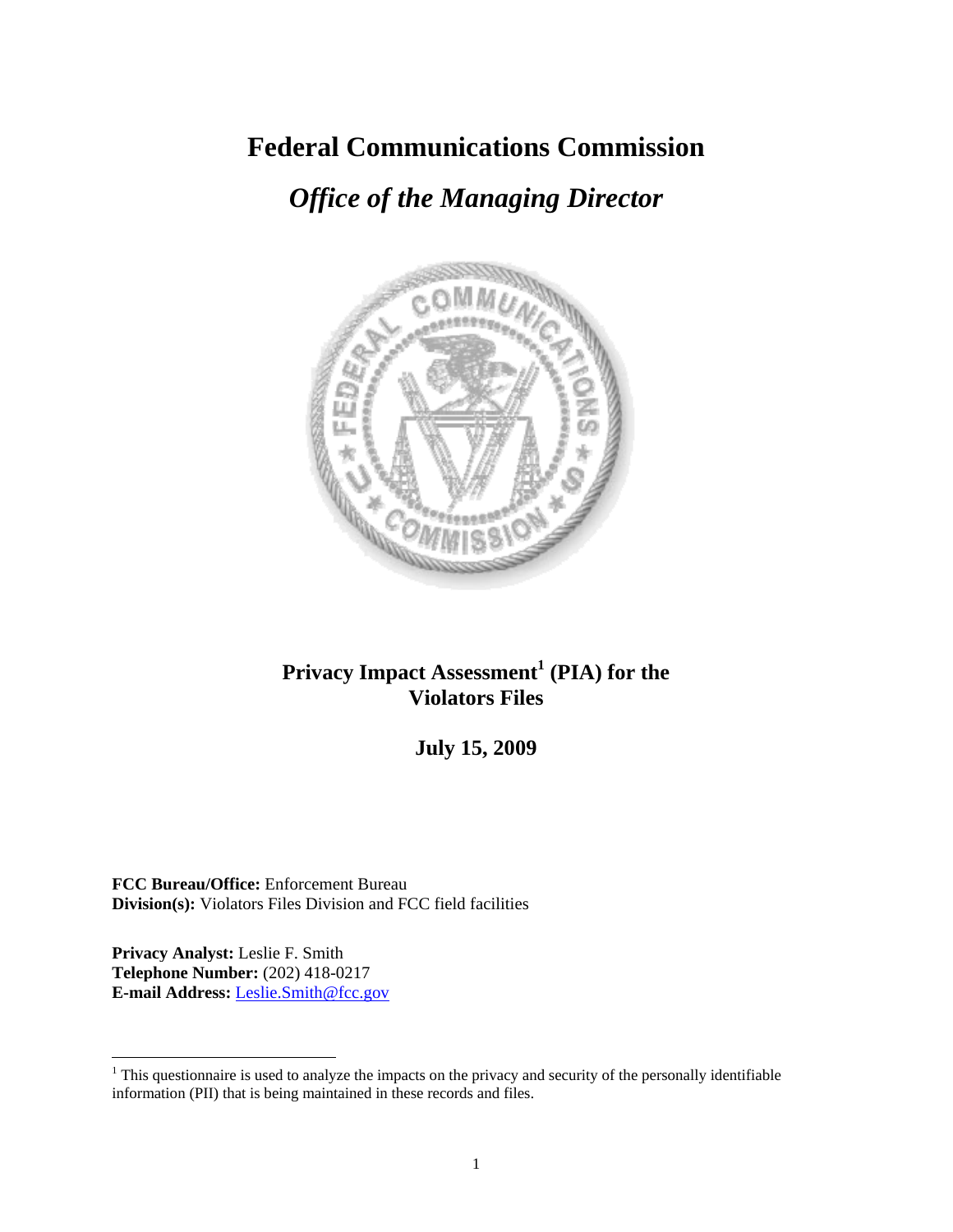The *Privacy Act of 1974*, as amended, 5 U.S.C. 552a, requires Federal agencies to take special measures to protect personal information about individuals when the agencies collect, maintain, and use such personal information.

Having established through the **Privacy Threshold Analysis (PTA)** that this information system contains information about individuals, *e.g.*, personally identifiable information (PII), it is important that when the FCC makes changes to such an information system, the FCC then analyzes:

- (a) What changes are being made to the information that the system presently collects and maintains; and/or
- (b) What new information will be collected and maintained to determine the continuing impact(s) on the privacy of the individuals.

The Privacy Impact Assessment template's purpose is to help the bureau/office to evaluate the changes in the information in the system and to make the appropriate determination(s) about how to treat this information, as required by the Privacy Act's regulations.

#### **Section 1.0 Information System's Contents:**

1.1 Status of the Information System:

New information system—Implementation date:

 $\boxtimes$  Revised or upgraded information system—Revision or upgrade date: January 2009

If this system is being revised—what will be done with the newly derived information:

- $\boxtimes$  Placed in existing information system—Implementation Date: January 2009
	- Placed in new auxiliary/ancillary information system—Date:
- $\Box$  Other use(s)—Implementation Date:

Please explain your response:

The Enforcement Bureau (EB) has made several updates to the Violators Files information system that is covered by the system of records notice (SORN) FCC/EB-1, "Violators Files" SORN. The updates are:

- (1) Field Actions Case Tracking System (FACTS) for monitoring EB's violator files cases (see Question 2.11);
- (2) Powerpoint for consolidated EB actions; and
- (3) New routine use, "breach notification," as required by OMB Memorandum M-07-16 (May 22, 2007).
- 1.2 Has a Privacy Threshold Analysis (PTA) been done?

 $\Box$  Yes

Date:

 $\boxtimes$  No

If a Privacy Threshold Analysis has not been done, please explain why not:

 The Violators Files information system has a system of records, FCC/EB-1, "Violators Files," that pre-dates the implementation of the Privacy Impact Assessment requirement.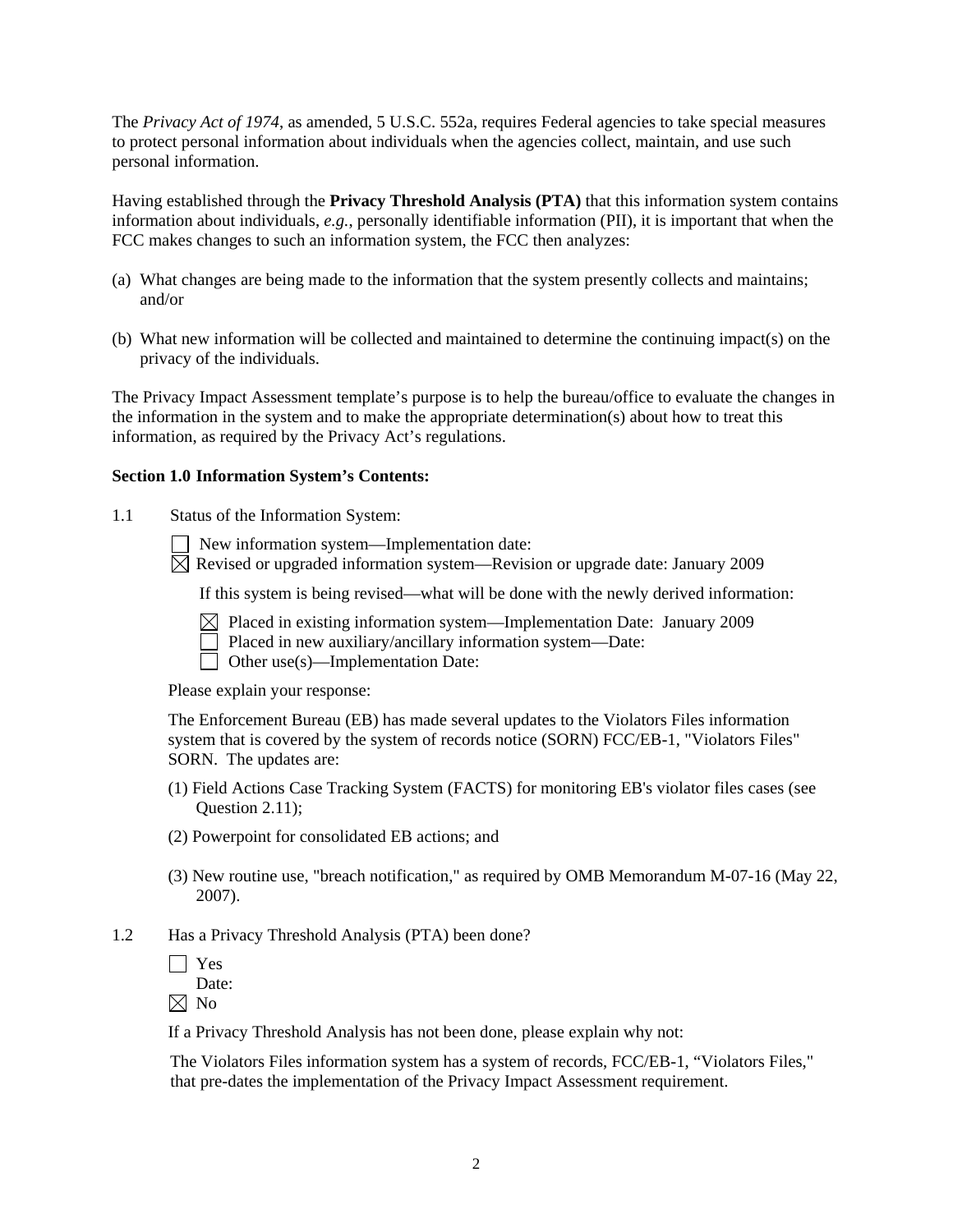If the Privacy Threshold Analysis (PTA) has been completed, please skip to Question 1.15

1.3 Has this information system, which contains information about individuals, *e.g.*, personally identifiable information (PII), existed under another name, *e.g.*, has the name been changed or modified?

If yes, please explain your response:

 The FCC developed the Violators Files information system when the Enforcement Bureau was created to centralize the FCC's Violators Files policies, activities, and programs in one bureau at the Commission. This information system has never existed under another name, nor has the name been changed since the SORN was published in the *Federal Register* on April 5, 2006.

1.4 Has this information system undergone a "substantive change" in the system's format or operating system?

 Yes  $\boxtimes$  No

If yes, please explain your response:

The staff in the Enforcement Bureau (EB) has made only minor updates to the operating system, *etc*., for the Violators Files information system.

If there have been no such changes, please skip to Question 1.6.

1.5 Has the medium in which the information system stores the records or data in the system changed from paper files to electronic medium (computer database); or from one electronic information system to another, *i.e.*, from one database, operating system, or software program, *etc.*?



If yes, please explain your response:

1.6 Has this information system operated as part of another information system or was it linked to another information system:

 Yes No

If yes, please explain your response:

The Violators Files information system is linked to the information system covered by the System of Records known as FCC/CIB-1 "Informal Complaints and Inquiries" in that the Violators Files contain complaints and inquiries referred from the Consumer and Governmental Affairs Bureau to the Enforcement Bureau for handling.

If the information system is not part of, nor linked to another information system, please skip to Question 1.8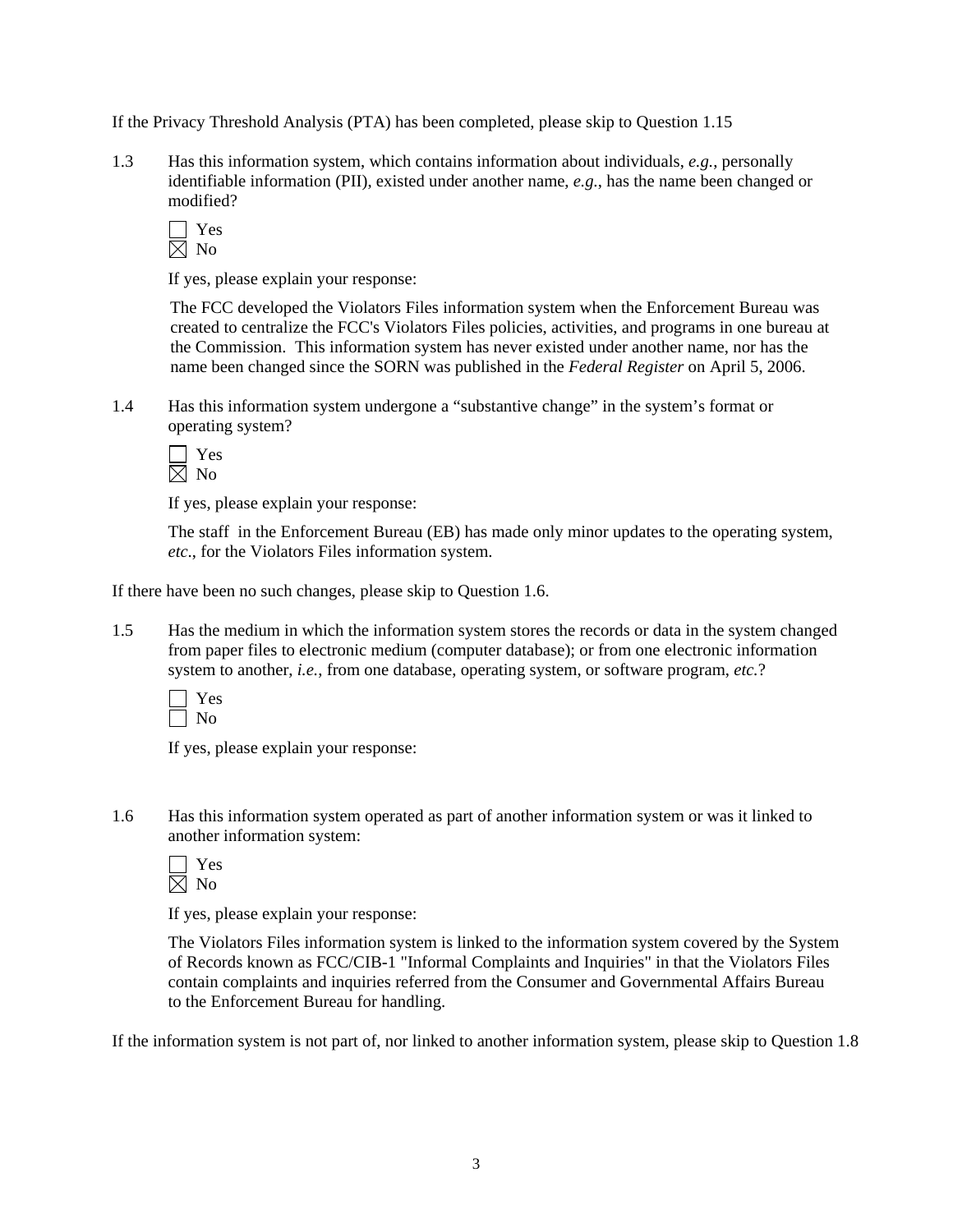1.7 If so, was it operated by another bureau/office or transferred from another Federal agency to the FCC?

Please explain your response:

The Violators File information system was created for the Enforcement Bureau.

1.8 What information is the system collecting, analyzing, managing, storing, transferring, *etc.*:

# **Information about FCC Employees:**

| No FCC employee information                                                              |
|------------------------------------------------------------------------------------------|
| FCC employee's name                                                                      |
| Other names used, i.e., maiden name, etc.                                                |
| FCC badge number (employee ID)                                                           |
| <b>SSN</b>                                                                               |
| Race/Ethnicity                                                                           |
| Gender                                                                                   |
| U.S. Citizenship                                                                         |
| Non-U.S. Citizenship                                                                     |
| Biometric data                                                                           |
| Fingerprints                                                                             |
| Voiceprints                                                                              |
| Retina scans/prints                                                                      |
| Photographs                                                                              |
| Other physical information, <i>i.e.</i> , hair color, eye color, identifying marks, etc. |
| Birth date/age                                                                           |
| Place of birth                                                                           |
| Medical data                                                                             |
| Marital status                                                                           |
| Spousal information                                                                      |
| Miscellaneous family information                                                         |
| Home address                                                                             |
| Home address history                                                                     |
| Home telephone number(s)                                                                 |
| Personal cell phone number(s):                                                           |
| Personal fax number(s)                                                                   |
| Personal e-mail address(es):                                                             |
| Emergency contact data:                                                                  |
| Credit card number(s)                                                                    |
| Driver's license                                                                         |
| Bank account(s)                                                                          |
| FCC personal employment records                                                          |
| Military records                                                                         |
| Financial history                                                                        |
| Foreign countries visited                                                                |
| Law enforcement data                                                                     |
| Background investigation history                                                         |
| National security data                                                                   |
| Communications protected by legal privileges                                             |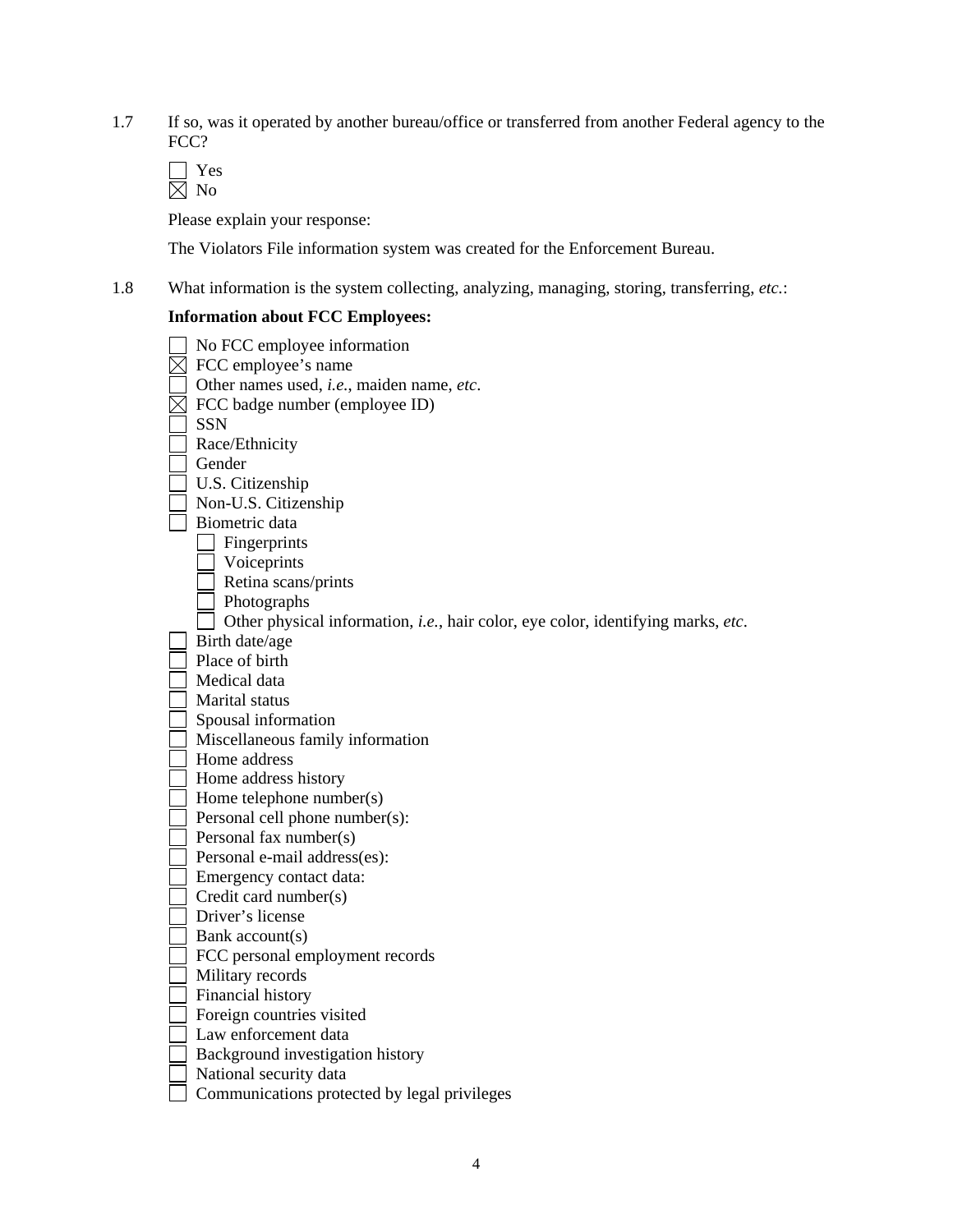Digital signature Other information: **Information about FCC Contractors:**  No FCC contractor information  $\boxtimes$  Contractor's name Other name(s) used, *i.e.*, maiden name, *etc*.  $\boxtimes$  FCC Contractor badge number (Contractor ID)  $\exists$  SSN U.S. Citizenship Non-U.S. Citizenship Race/Ethnicity Gender Biometric data **Fingerprints Voiceprints** Retina scans/prints Photographs Other physical information, *i.e.*, hair color, eye color, identifying marks, *etc*. Birth date/Age Place of birth Medical data Marital status Spousal information Miscellaneous family information Home address Home address history  $\Box$  Home telephone number(s)  $\Box$  Personal cell phone number(s): Personal fax number(s) Personal e-mail address(es): **Emergency contact data:**  Credit card number(s) Driver's license number(s) Bank account(s) Non-FCC personal employment records Military records Financial history Foreign countries visited Law enforcement data Background investigation history National security data Communications protected by legal privileges Digital signature Other information:

#### **Information about FCC Volunteers, Visitors, Customers, and other Individuals:**

Not applicable  $\overline{\boxtimes}$  Individual's name:

 $\overline{\boxtimes}$  Other name(s) used, *i.e.*, maiden name, *etc.*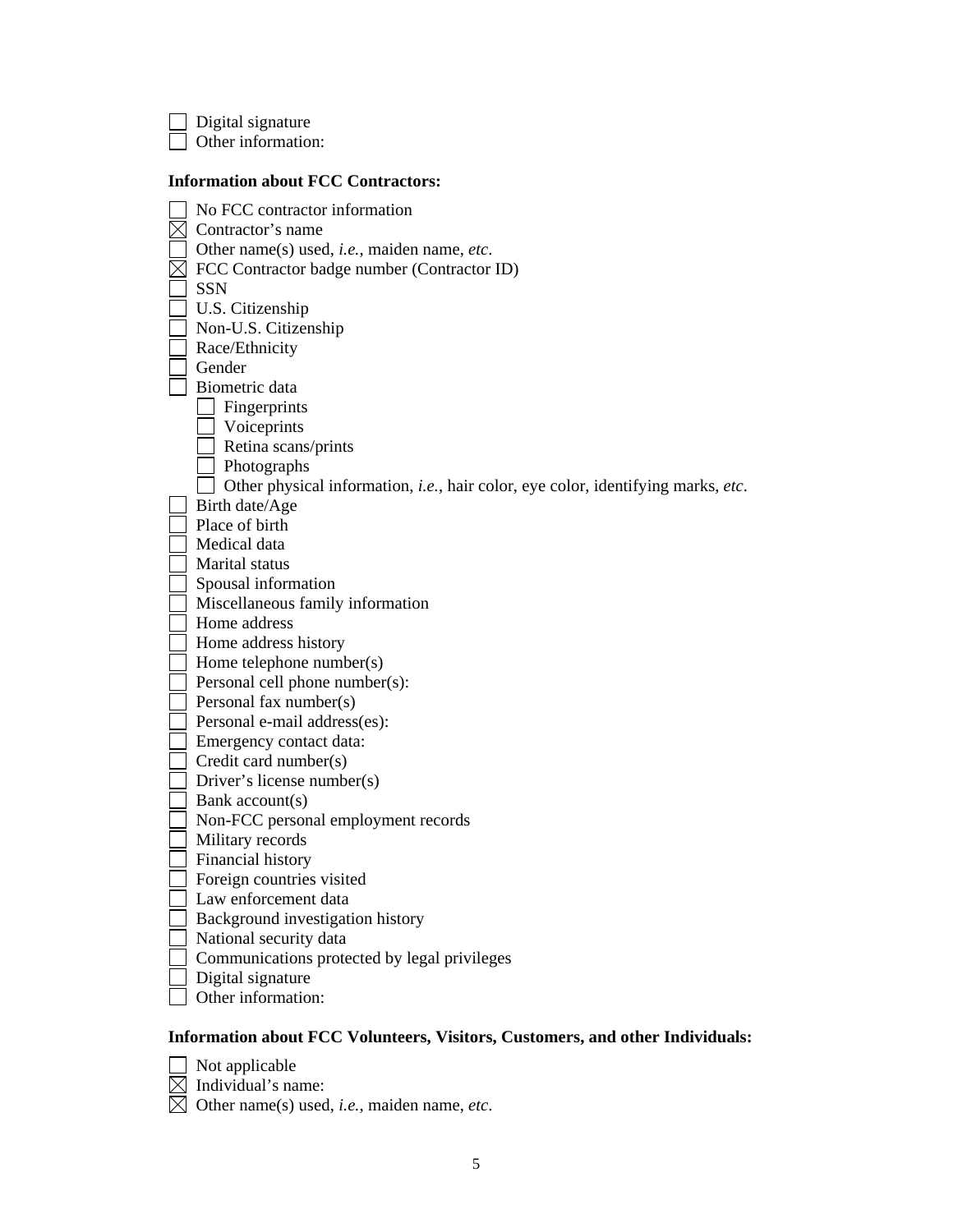| FCC badge number (employee ID)                                                                      |
|-----------------------------------------------------------------------------------------------------|
| SSN:                                                                                                |
| Race/Ethnicity                                                                                      |
| Gender                                                                                              |
| Citizenship                                                                                         |
| Non-U.S. Citizenship                                                                                |
| Biometric data                                                                                      |
| Fingerprints                                                                                        |
| Voiceprints                                                                                         |
| Retina scans/prints                                                                                 |
| $\leq$ Photographs                                                                                  |
| Other physical information, i.e., hair color, eye color, identifying marks, etc.                    |
| Birth date/Age:                                                                                     |
| Place of birth                                                                                      |
| Medical data                                                                                        |
| Marital status                                                                                      |
| Spousal information                                                                                 |
| Miscellaneous family information                                                                    |
| Home address                                                                                        |
| Home address history                                                                                |
| Home telephone number(s)                                                                            |
| Personal cell phone number(s):                                                                      |
| Personal fax number(s)                                                                              |
| Personal e-mail address(es):                                                                        |
| Emergency contact data:                                                                             |
| Credit card number(s)                                                                               |
| Driver's license number(s)                                                                          |
| Bank account(s)                                                                                     |
| Non-FCC personal employment records                                                                 |
| Military records                                                                                    |
| Financial history                                                                                   |
| Foreign countries visited                                                                           |
| Law enforcement data                                                                                |
| Background investigation history                                                                    |
| National security data                                                                              |
| Communications protected by legal privileges                                                        |
| Digital signature                                                                                   |
| Other information: FCC license callsign                                                             |
|                                                                                                     |
| Information about Business Customers and others (usually not considered "personal<br>information"): |
|                                                                                                     |
| Not applicable                                                                                      |
| Name of business contact/firm representative, customer, and/or others                               |

Race/Ethnicity

 $\Box$  Gender

Full or partial SSN:

Business/corporate purpose(s)

Other business/employment/job description(s)

- Professional affiliations
- Business/office address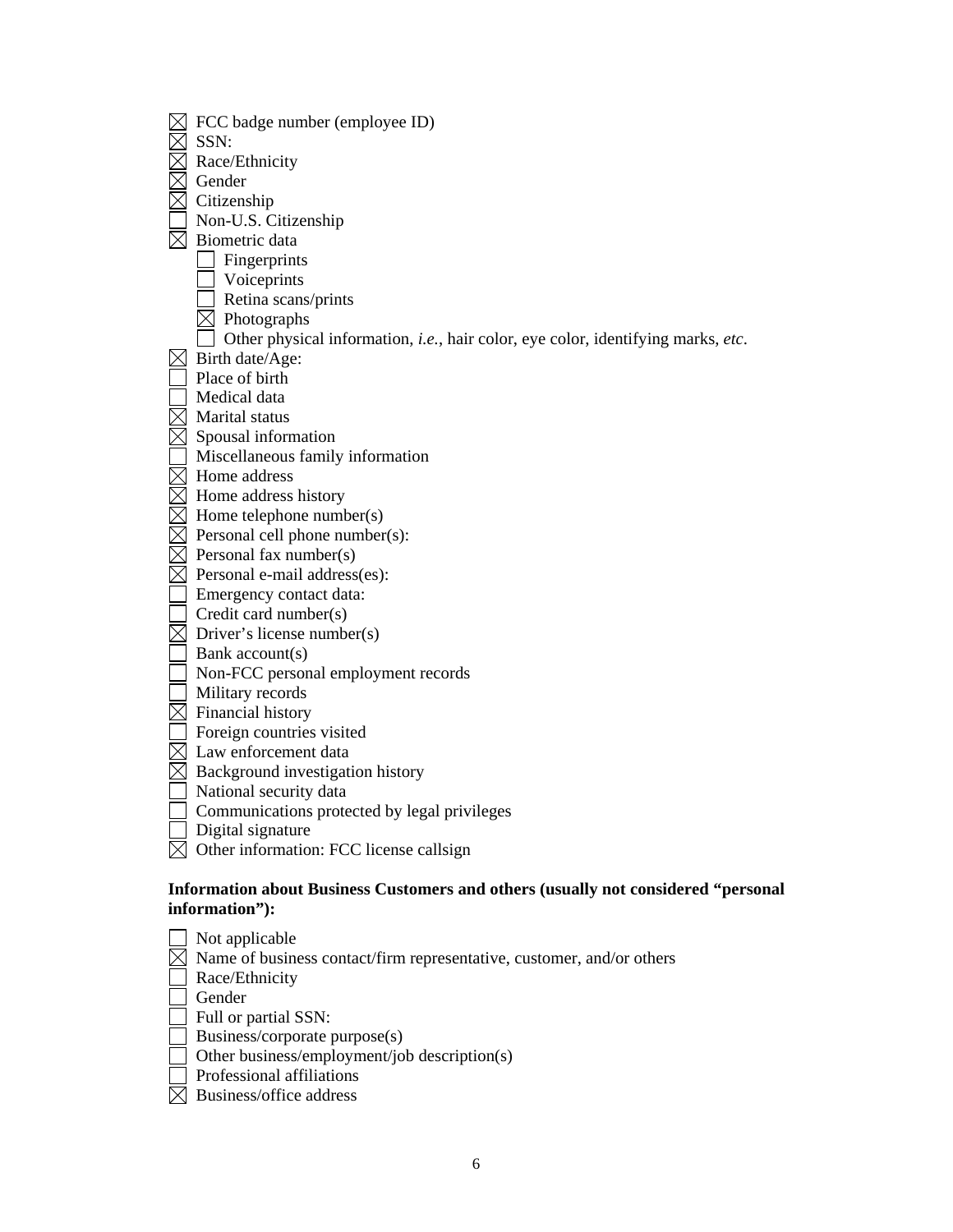- $\boxtimes$  Intra-business office address (office or workstation)
- $\boxtimes$  Business telephone number(s)
- $\boxtimes$  Business cell phone number(s)
- $\boxtimes$  Business fax number(s)
- Business pager number(s)
- $\boxtimes$  Business e-mail address(es)
- Bill payee name
- Bank routing number(s)
- $\overline{\boxtimes}$  Income/Assets
- Web navigation habits
- Commercially obtained credit history data
- Commercially obtained buying habits
- $\exists$  Credit card number(s)
- $\Box$  Bank account(s)
- $\boxtimes$  Other information: FCC license call sign
- 1.9 What are the sources for the information that you are collecting:
	- $\boxtimes$  Personal information from FCC employees: Names and badge numbers
	- $\overline{\boxtimes}$  Personal information from FCC contractors: Names and badge numbers
	- $\boxtimes$  Personal information from non-FCC individuals and/or households: Individuals who are subjects of FCC field enforcement actions.
	- $\boxtimes$  Non-personal information from businesses and other for-profit entities: Individuals who are subjects of FCC field enforcement actions, whose PII is included as part of the enforcement actions.
	- $\boxtimes$  Non-personal information from institutions and other non-profit entities: Individuals who are subjects of FCC field enforcement actions, whose PII is included as part of the enforcement actions.
	- $\boxtimes$  Non-personal information from farms: Individuals who are subjects of FCC field enforcement actions, whose PII is included as part of the enforcement actions.
	- $\boxtimes$  Non-personal information from Federal Government agencies: Individuals who are subjects of FCC field enforcement actions whose PII is included as part of the enforcement actions.
	- $\boxtimes$  Non-personal information from state, local, or tribal governments: Individuals who are subjects of FCC field enforcement actions, whose PII is included as part of the enforcement actions.
	- □ Other sources:
- 1.10 Will the information system obtain, use, store, analyze, *etc*. information about individuals *e.g*, personally identifiable information (PII), from other information systems, including both FCC and non-FCC information systems?
	- Yes  $\overline{\boxtimes}$  No

Please explain your response:

The Violators Files information system, including the personally identifiable information (PII) covered by FCC/EB-1, "Violators Files" SORN, is linked to the Consumer and Government Affairs Bureau's (CGB) Informal Complaints and Inquiries information system in that the Violators Files information system contains complaints and inquiries referred from CGB to the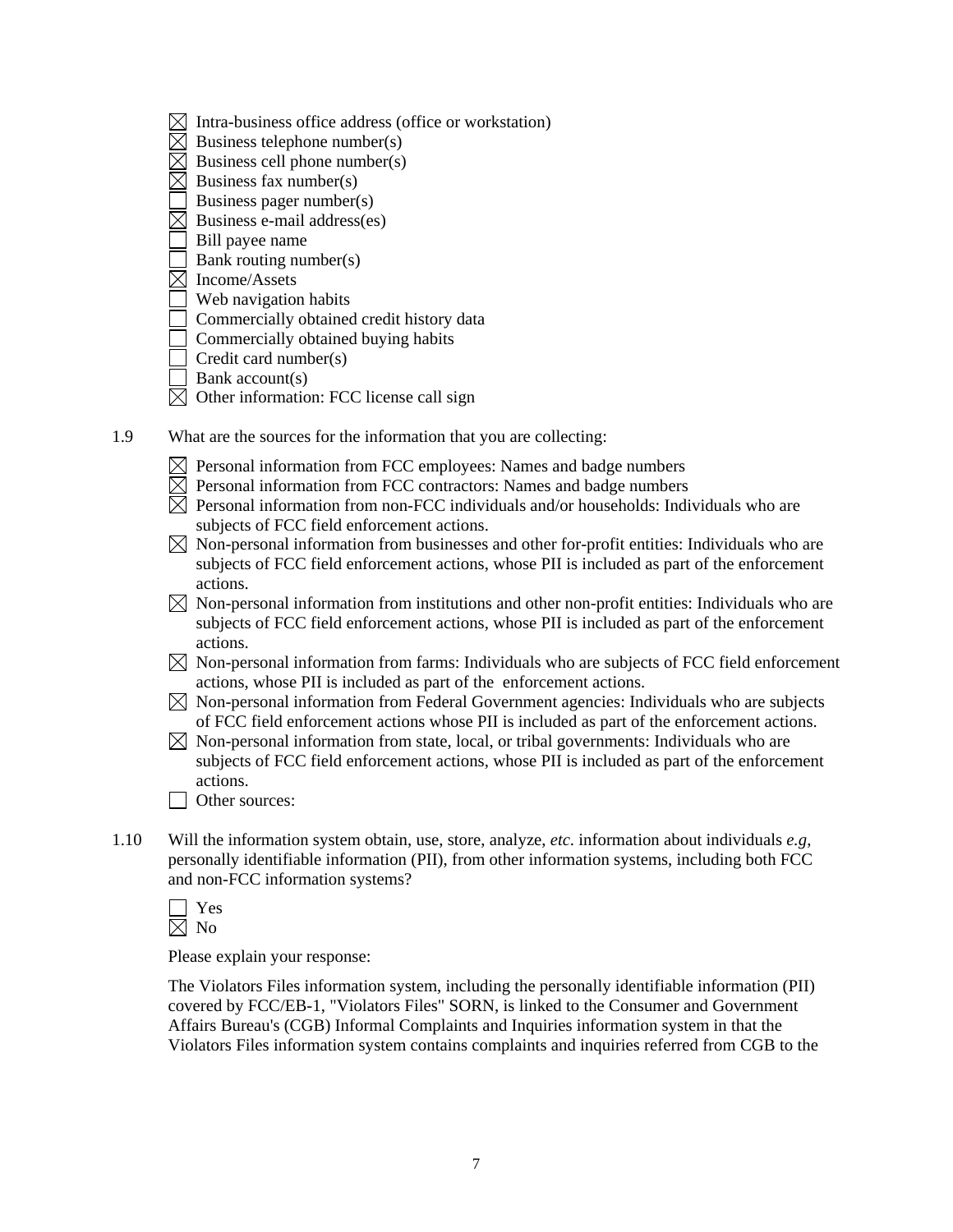Enforcement Bureau for handling. The PII in the Informal Complaints and Inquiries information system is covered by FCC/CGB-1 "Informal Complaints and Inquiries" SORN.<sup>2</sup>

There is no electronic link or electronic transmission between the two information systems--only paper copies of documents are transferred between the two information systems. The Informal Complaints and Inquiries

If the information system does not use any PII from other information systems, including both FCC and non-FCC information systems, please skip to Question 1.15.

- 1.11 If the information system uses information about individuals from other information systems, what information will be used?
	- $\boxtimes$  FCC information system and information system name(s): FCC/CGB-1 Informal Complaints and Inquiries
	- $\Box$  Non-FCC information system and information system name(s):
	- $\boxtimes$  FCC employee's name:
	- $\boxtimes$  (non-FCC employee) individual's name
	- Other names used, *i.e.*, maiden name, *etc*.
	- FCC badge number (employee ID)
	- Other Federal Government employee ID information, i.e., badge number, *etc*.
	- $\boxtimes$  SSN:
	- $\boxtimes$  Race/Ethnicity
	- $\boxtimes$  Gender
	- $\boxtimes$  U.S. Citizenship
	- Non-U.S. Citizenship
	- $\boxtimes$  Biometric data
		- Fingerprints
		- Voiceprints
		- $\overline{\phantom{a}}$  Retina scan/prints
		- $\boxtimes$  Photographs
		- Other physical information, *i.e.*, hair color, eye color, identifying marks, *etc*.
	- $\boxtimes$  Birth date/Age
	- Place of birth
	- Medical data
	- $\overline{\boxtimes}$  Marital status
	- $\boxtimes$  Spousal information
	- Miscellaneous family information:
	- $\boxtimes$  Home address
	- $\boxtimes$  Home address history
	- $\overline{\boxtimes}$  Home telephone number(s)
	- $\boxtimes$  Personal cell phone number(s)
	- $\boxtimes$  Personal fax number(s)
	- $\boxtimes$  Personal e-mail address(es)
	- **Example 1** Emergency contact data
	- $\Box$  Credit card number(s)
	- $\boxtimes$  Driver's license

 $\overline{a}$ 

<sup>&</sup>lt;sup>2</sup> FCC/CGB-1, "Informal Complaints and Inquiries" SORN was formerly titled as FCC/CIB-1, "Informal Complaints and Inquiries," SORN. The title of this SORN was changed when the Consumer and Information Bureau (CIB) was renamed the Consumer and Governmental Affairs Bureau (CGB).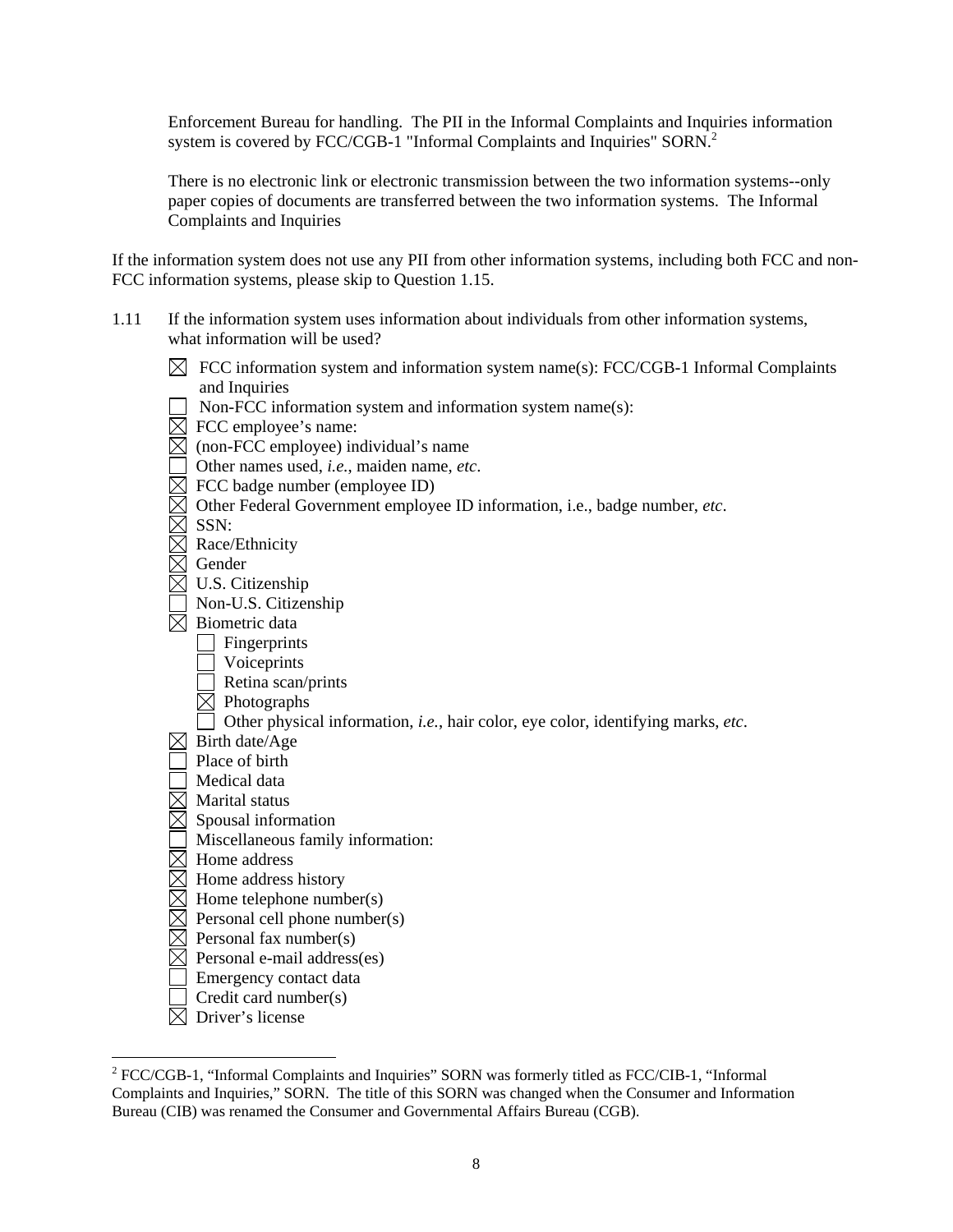| $\Box$ Bank account(s) |  |
|------------------------|--|
|------------------------|--|

- Non-FCC personal employment records
- Non-FCC government badge number (employee ID)
- $\overline{\boxtimes}$  Law enforcement data

Military records

National security data

- Communications protected by legal privileges
- $\boxtimes$  Financial history
- **Foreign countries visited**
- $\boxtimes$  Background investigation history
- Digital signature
- $\boxtimes$  Other information: FCC license callsign

## **Information about Business Customers and others (usually not considered "personal information"):**

| Not applicable                                                        |
|-----------------------------------------------------------------------|
| Name of business contact/firm representative, customer, and/or others |
| Race/Ethnicity                                                        |
| Gender                                                                |
| Full or partial SSN:                                                  |
| Business/corporate purpose(s)                                         |
| Other business/employment/job description(s)                          |
| Professional affiliations                                             |
| Intra-business office address (office or workstation)                 |
| Business telephone number(s)                                          |
| Business cell phone number(s)                                         |
| Business fax number(s)                                                |
| Business e-mail address(es)                                           |
| Bill payee name                                                       |
| Bank routing number(s)                                                |
| Income/Assets                                                         |
| Web navigation habits                                                 |
| Commercially obtained credit history data                             |
| Commercially obtained buying habits                                   |
| Personal clubs and affiliations                                       |
| Credit card number(s)                                                 |
| Bank account(s)                                                       |
| Other information: FCC license callsign.                              |

1.12 Will this information system derive new information, records, or data, or create previously unavailable information, records, or data, through aggregation or consolidation from the information that will now be collected via this link to the other system, including information, records, or data, that is being shared or transferred from the other information system(s)?

| − |
|---|
| 1 |

Please explain your response:

The Violators File data are collected and used in the aggregate to track enforcement cases and sanctions. Information from this sytem will also be used as the basis of published and unpublished sanctons and letters of inquiry.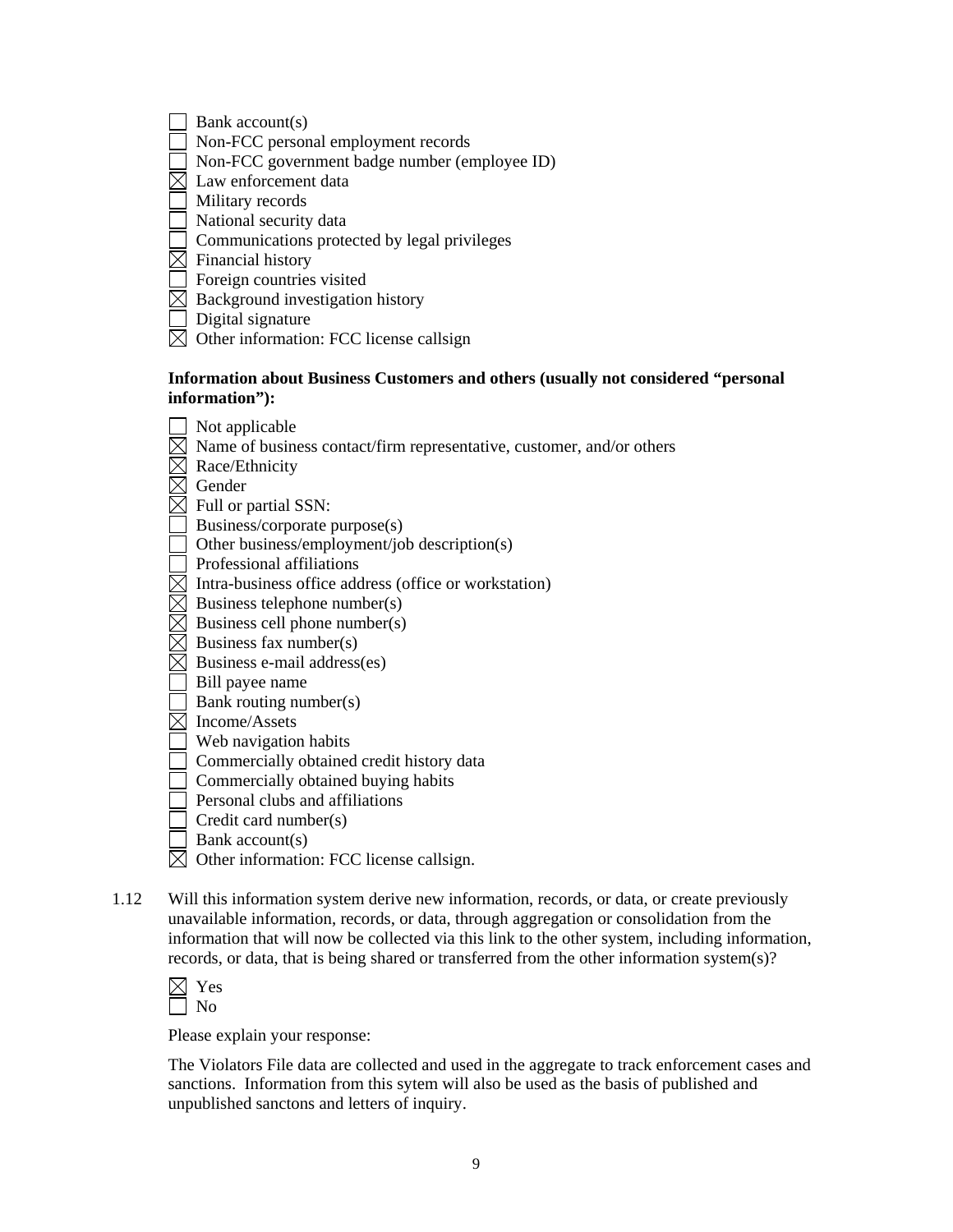1.13 Can the information, whether it is: (a) in the information system, (b) in a linked information system, and/or (c) transferred from another system, be retrieved by a name or a "unique identifier" linked to an individual, *e.g.*, SSN, name, home telephone number, fingerprint, voice print, *etc*.?

 $\boxtimes$  Yes  $\overline{\boxtimes}$  No

Please explain your response:

Information in the Violators File information system is retrieved by the violator's name or FCC license callsign.

1.14 Will the new information include personal information about individuals, *e.g*., personally identifiable information (PII), be included in the individual's records, or be used to make a determination about an individual?

Please explain your response:

The published sanctions will include the subject names and, in some cases, home or business address.

1.15 Under the *Privacy Act of 1974*, as amended, 5 U.S.C. 552a, Federal agencies are required to have a System of Records Notice (SORN) for an information system like this one, which contains information about individuals, *e.g.*, "personally identifiable information" (PII).

A System of Records Notice (SORN) is a description of how the information system will collect, maintain, store, and use the personally identifiable information (PII).

Is there a SORN that already covers this PII in this information system?

If yes, what is this System of Records Notice (SORN): This system of records notice, FCC/EB-1, "Violators File," was published in the *Federal Register* on April 5, 2006.

Please provide the citation that was published in the *Federal Register* for the SORN: 71 FR 17234, 17237.

If a SORN already covers this PII, please skip to **Section 2.0 System of Records Notice (SORN) Update** to address any changes to this SORN.

If a system of records notice (SORN) does not presently cover the information about individuals in this system, then it is necessary to determine whether a new FCC system of records notice must be created for the information.

1.16 If this information system is not covered by a system of records notice (SORN), does the information system exist by itself, or does it now, or did it previously exist as a component or subset of another SORN?

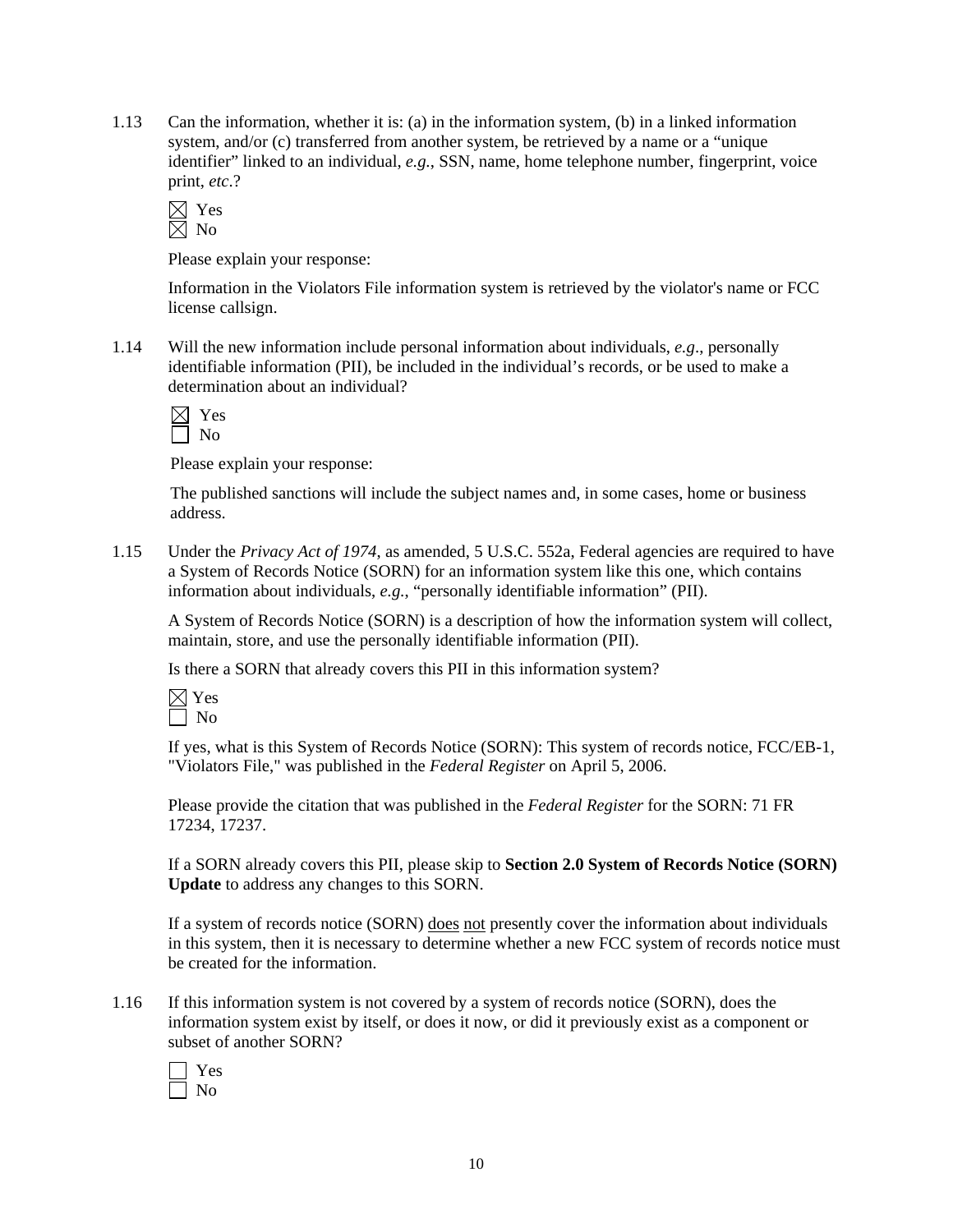If yes, please explain what has occurred:

What is the System of Records Notice (SORN) of which it is currently or previously a component or subset:

Please also provide the citation that was published in the *Federal Register* for the SORN:

- 1.17 What are the purposes or functions that make it necessary to create a new a system of records notice (SORN) for this information system, *e.g.*, why is the information being collected?
- 1.18 Where is this information for the system of records notice (SORN) located?
- 1.19 Is the use of the information both relevant and necessary to the purposes for which the information system is designed, *e.g.*, is the SORN only collecting and using information for the specific purposes for which the SORN was designed so that there is no "extraneous" information included in the database(s) or paper files?

Please explain your response:

If the use of this information is both relevant and necessary to the processes for this information system is designed, please skip to Question 1.21.

- 1.20 If not, why or for what reasons is the information being collected?
- 1.21 Is the information covered under a Security Classification as determined by the FCC Security Officer?

Please explain your response:

1.22 What is the location of the information covered by the system of records notice (SORN)?



Please explain your response: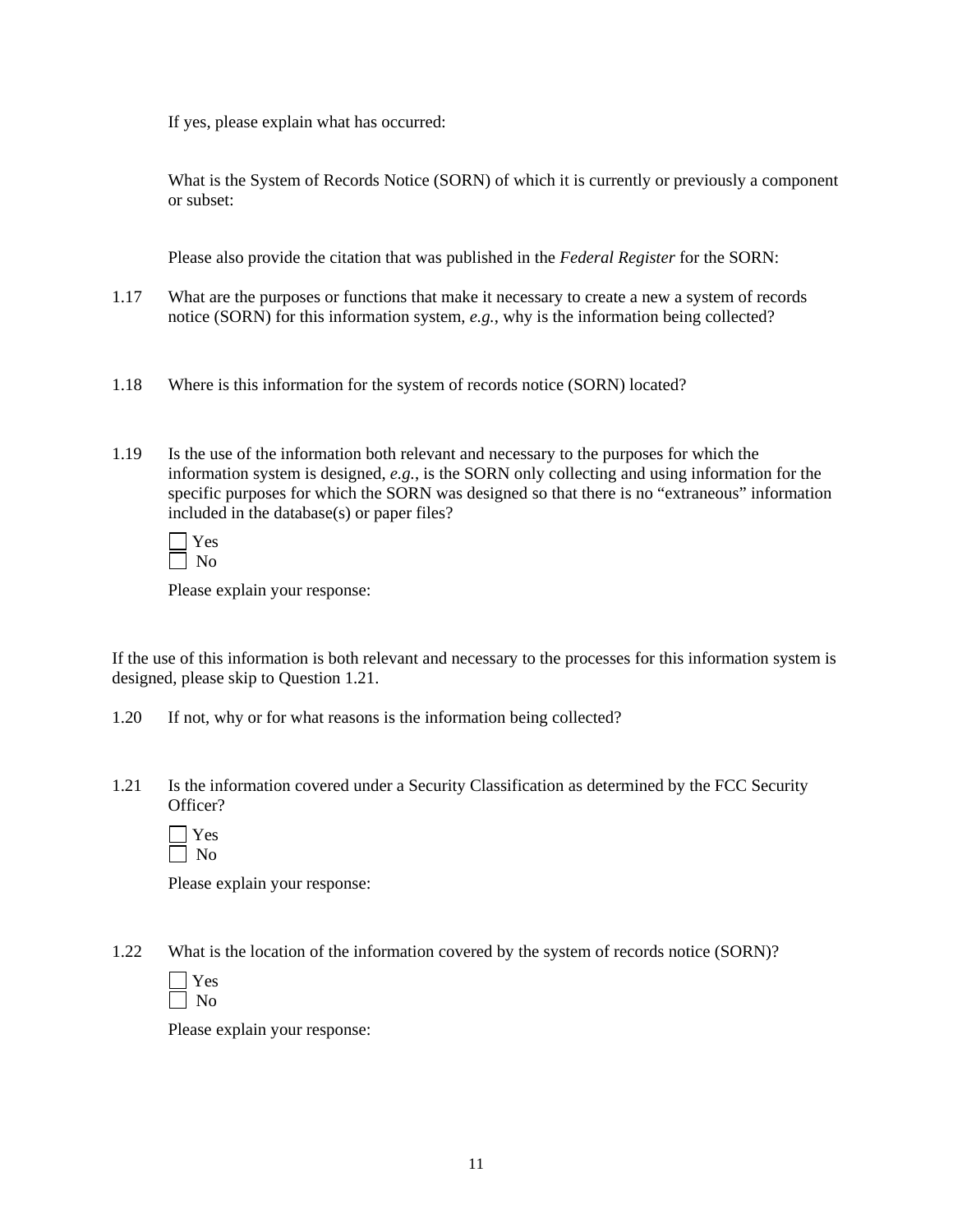1.23 What are the categories of individuals covered by the system of records notice (SORN)?

Please explain your response:

1.24 What are the categories of records, *e.g.*, types of information (or records) that the system of records notice (SORN) collects, maintains, and uses?

Please explain your response:

1.25 What is the legal authority under which the FCC collects and maintains the information covered by the system of records notice (SORN)?

| ۰, |
|----|
|    |

Please explain your response:

1.26 What are the purposes for collecting, maintaining, and using the information covered by the system of records notice (SORN)?

 $\overline{a}$ 

Please explain your response:

1.27 In what instances would the information system's administrator/manager/developer permit disclosure to those groups outside the FCC for whom the information was not initially intended.

Such disclosures, which are referred to as "Routine Uses,"<sup>3</sup> are those instances that permit the FCC to disclose information from a SORN to specific "third parties." These disclosures may be for the following reasons:

(check all that are applicable)

- Adjudication and litigation:
- Committee communications and reporting:
- Compliance with welfare reform requirements:
- Congressional inquiries:
- Emergency response by medical personnel and law enforcement officials:

 $3$  Information about individuals in a system of records may routinely be disclosed for the following conditions, *e.g.,* "routine uses"; however, in each of these routine uses that are checked, the FCC will determine whether disclosure of the information, *i.e.*, records, files, documents, and data, *etc*., is compatible with the purpose(s) for which the information has been collected.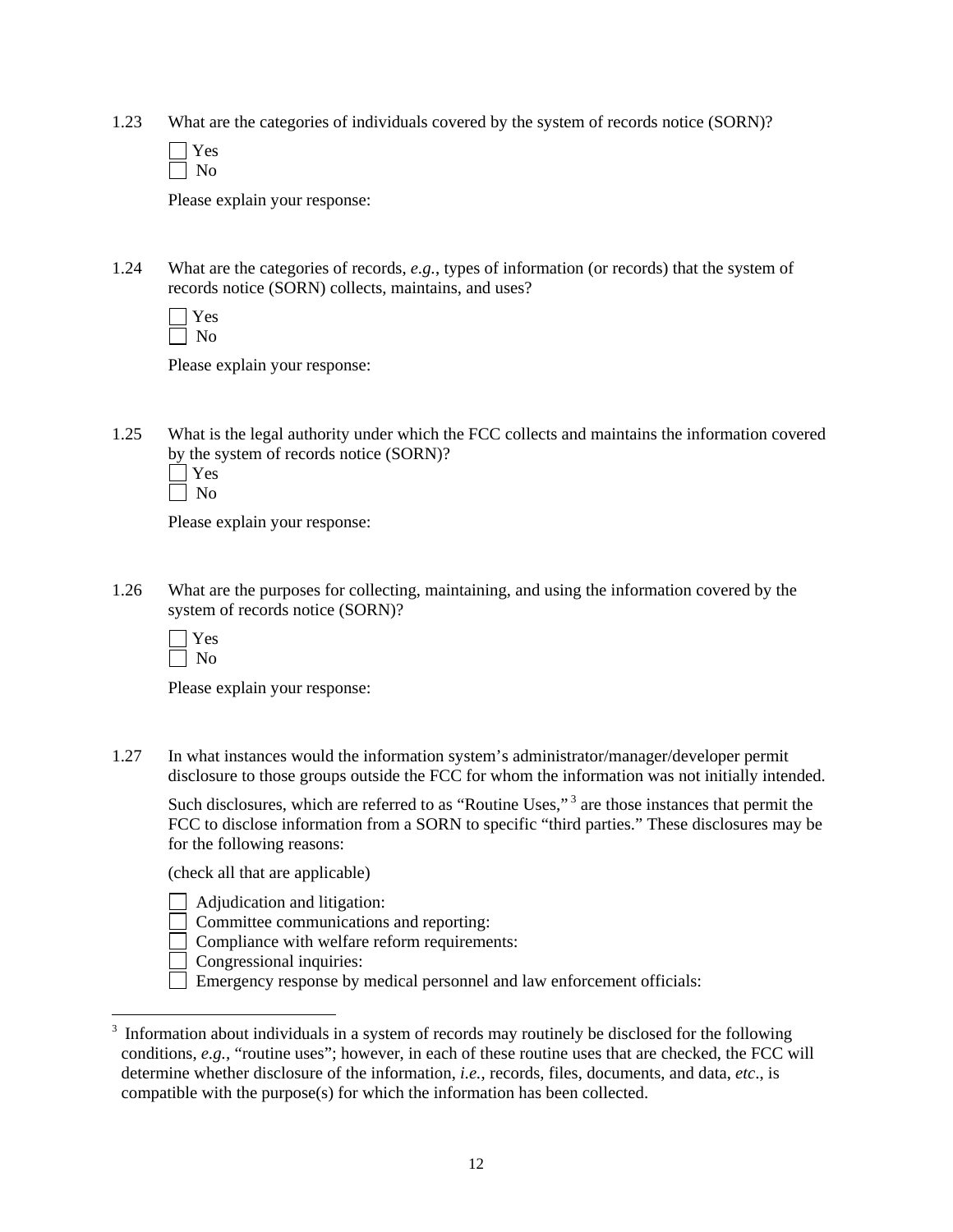|      | Employment, security clearances, licensing, contracts, grants, and other benefits by the FCC:                                                                                    |
|------|----------------------------------------------------------------------------------------------------------------------------------------------------------------------------------|
|      | Employment, security clearances, licensing, contracts, grants, and other benefits upon a<br>request from another Federal, state, local, tribal, or other public authority, etc.: |
|      | FCC enforcement actions:                                                                                                                                                         |
|      | Financial obligations under the Debt Collection Information Act:                                                                                                                 |
|      | Financial obligations required by the National Finance Center:                                                                                                                   |
|      | First responders, e.g., law enforcement, DHS, FEMA, DOD, NTIA, etc.:                                                                                                             |
|      | Government-wide oversight by NARA, DOJ, and/or OMB:                                                                                                                              |
|      | Labor relations (NTEU):                                                                                                                                                          |
|      | Law enforcement and investigations:                                                                                                                                              |
|      | Program partners, e.g., WMATA, etc.:                                                                                                                                             |
|      | Breach of Federal data:                                                                                                                                                          |
|      | Others "third party" disclosures:                                                                                                                                                |
|      |                                                                                                                                                                                  |
| 1.28 | Will the information be disclosed to consumer reporting agencies?                                                                                                                |
|      | Yes                                                                                                                                                                              |
|      | No                                                                                                                                                                               |

Please explain your response:

- 1.29 What are the policies for the maintenance and secure storage of the information?
- 1.30 How is information in this system retrieved?
- 1.31 hat policies and/or guidelines are in place on how long the bureau/office will retain the information?
- 1.32 Once the information is obsolete or out-of-date, what policies and procedures have the system's managers/owners established for the destruction/purging of the data?
- 1.33 Have the records retention and disposition schedule(s) been issued or approved by the National Archives and Records Administration (NARA)?

Please explain your response:

If a NARA records retention and disposition schedule has been approved for this System of Records Notice (SORN), please skip to **Section 2.0 System of Records Notice (SORN) Update**: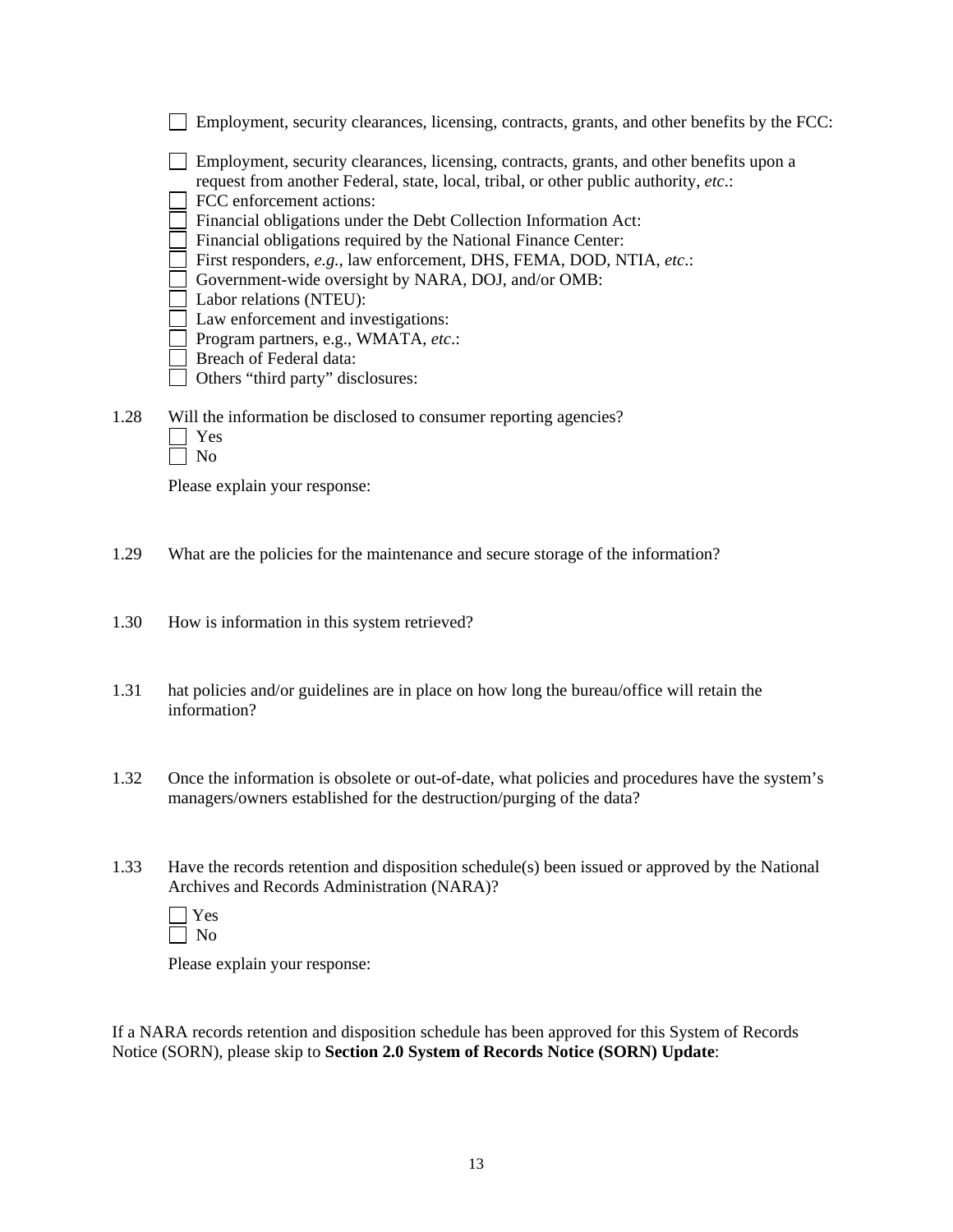1.34 If there is no NARA approved records retention and disposal schedule, has there been any coordination with the Performance Evaluation and Records Management Branch (PERM) or the Records Officer?

Please explain your response:

Coordination is now taking place with PERM to finalize a NARA records retention and disposition schedule for this SORN.

If this is a new System of Records Notice (SORN), please skip to **Section 3.0 Development, Management, and Deployment and/or Sharing of the Information:** 

#### **Section 2.0 System of Records Notice (SORN) Update:**

If a System of Records Notice (SORN) currently covers the information, please provide information to update and/or revise the SORN:

2.1 Have there been any changes to the Security Classification for the information covered by the system of records notice (SORN) from what was originally determined by the FCC Security Officer?

 $\Box$  Yes  $\boxtimes$  No

Please explain your response:

 The FCC's Security Operations Center (SOC) has not assigned a security classification to the Violators File information system and to the personally identifiable information (PII) that it collects, uses, and maintains, which is covered by FCC/EB-1, "Violators File" SORN.

2.2 Have there been any changes to the location of the information covered by the system of records notice (SORN)?

Please explain your response:

 The information, including the personally identifiable information (PII) that is covered by this SORN, is located in:

Primary: Enforcement Bureau (EB), Federal Communications Commission (FCC), 445 12<sup>th</sup> Street, S.W., Washington, DC 20554; and

Secondary: various field facilities.

Information about FCC Field Offices may also be found in 47 CFR Sections 0.121 and 0.401.

2.3 Have there been any changes to the categories of individuals covered by the system of records notice (SORN)?

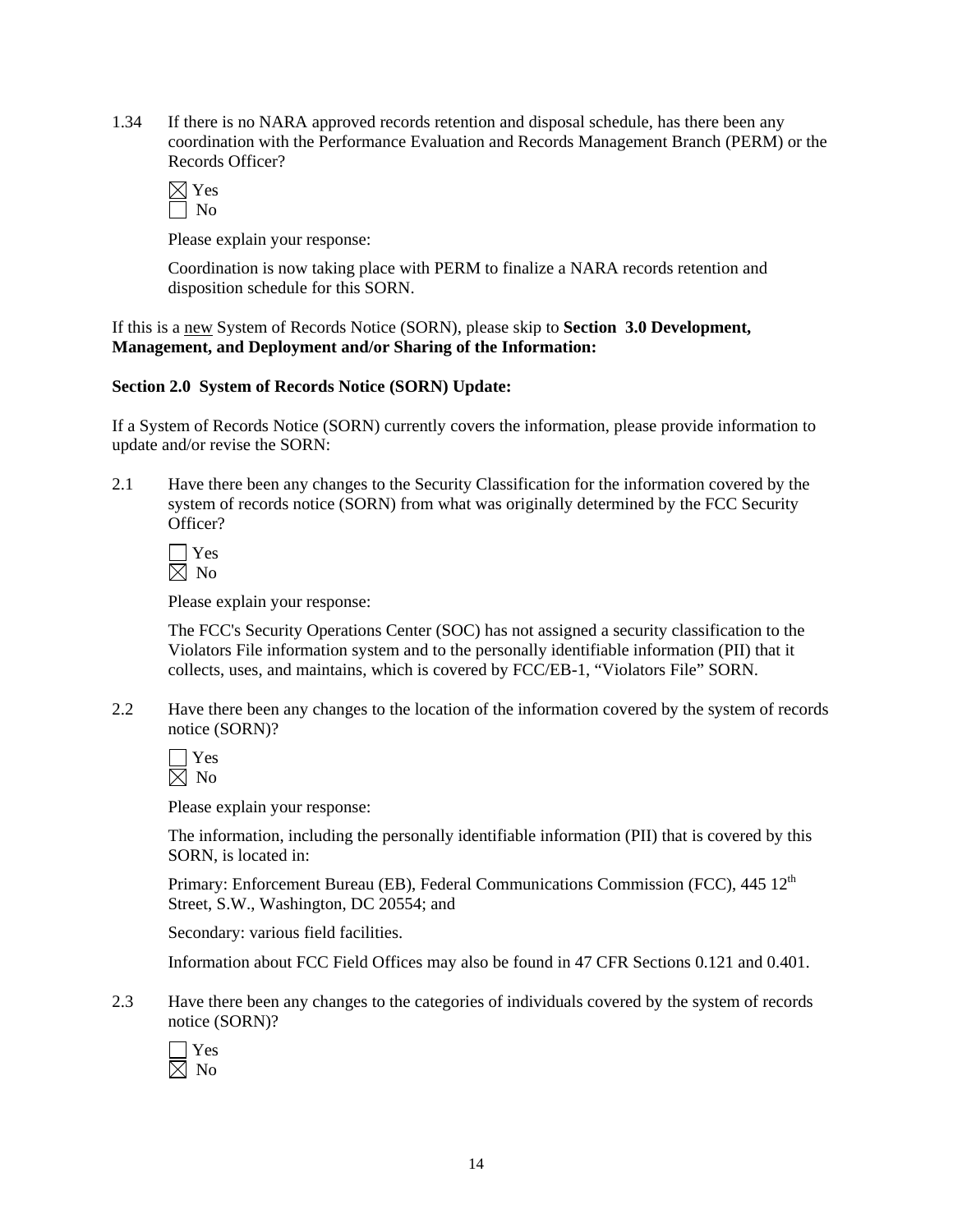Please explain your response:

The categories of individuals that are covered by FCC/EB-1, "Violators Files" SORN, include:

- (1) Individuals who have been subjects of Federal Communications Commission (FCC) field enforcement actions, *i.e.*, monitoring, inspection, and/or investigation, *etc*., for violations of radio law, FCC rules and regulations, or international treaties; and
- (2) Licensees, applicants, and unlicensed individuals about whom there are questions of compliance with FCC rules under 47 CFR Parts 80, 87, 90, 94, 95, and 97 and/or the Communications Act of 1934, as amended.
- 2.4 Have there been any changes to the categories of records, *e.g.*, types of information (or records) that the system of records notice (SORN) collects, maintains, and uses?

 $\Box$  Yes  $\overline{\boxtimes}$  No

Please explain your response:

The categories of records, including the personally identifiable information (PII) that is covered by FCC/EB-1, "Violators Files" SORN, include inspection reports, complaints, monitoring reports, investigative cases, referral memos, correspondence, discrepancy notifications, warning notices, and forfeiture actions.

2.5 Have there been any changes to the legal authority under which the FCC collects and maintains the information covered by the system of records notice (SORN)?

| $\overline{\phantom{a}}$ |  |
|--------------------------|--|
|                          |  |

Please explain your response:

 The legal authorities for maintenance of the personally identifiable information (PII) covered by FCC/EB-1, "Violators Files" SORN, are 47 U.S.C. 101, 102, 104, 301, 303, 309(e), 312, 315, 318, 362, 364, 386, 501, 502, 503, 507, and 510.

2.6 Have there been any changes to the purposes for collecting, maintaining, and using the information covered by the system of records notice (SORN)?

Please explain your response:

The purposes for collecting maintaining, and using the information in the Violators Files information system, including the personally identifiable information (PII) that is covered by FCC/EB-1, "Violators Files" SORN, include:

(1) Records that are used in connection with the Commission's field enforcement programs:

- (a) to determine levels of compliance among radio users;
- (b) to issue marine certificates of compliance;
- (c) to document Commission monitoring inspections and investigations for enforcement purposes; and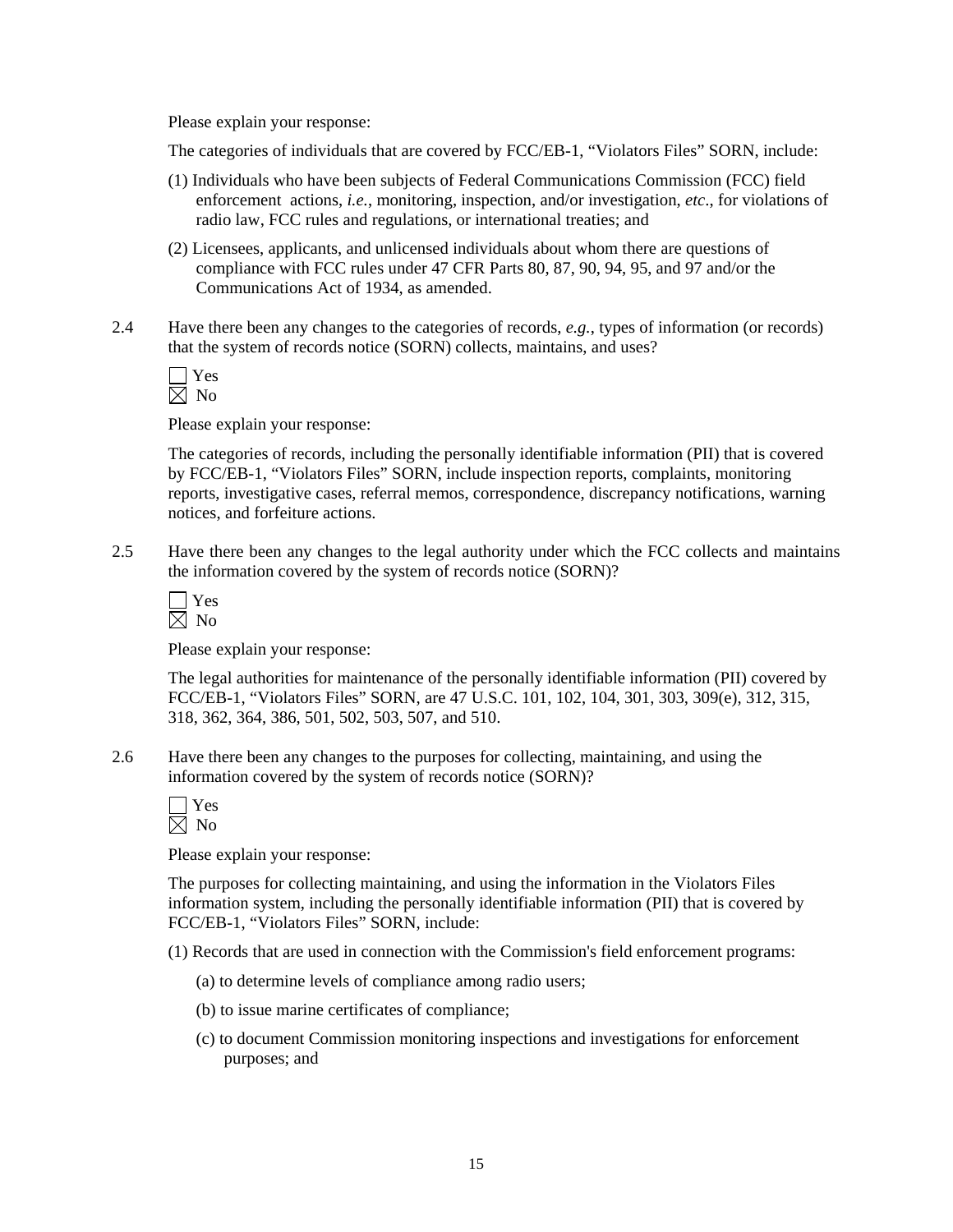- (d) to provide a basis for various administrative, civil, or criminal sanction actions taken against violators by the Enforcement Bureau (EB) or other appropriate Commission bureaus or offices; and
- (2) Records that are used for cross-reference purposes:
	- (a) to prevent the duplication of the FCC's enforcement actions; and
	- (b) to track the progress of enforcement cases.
- 2.7 Have there been any changes to the Routine Uses<sup>4</sup> under which disclosures are permitted to "third" parties" as noted in the system of records notice (SORN)?

 $\boxtimes$  Yes  $\Box$  No

Please check all Routine Uses that apply and provide any explanation as required:

- $\boxtimes$  Adjudication and litigation:
- Committee communications and reporting:
- Compliance with welfare reform requirements:
- $\boxtimes$  Congressional inquiries:
- Emergency response by medical personnel and law enforcement officials:
- $\boxtimes$  Employment, security clearances, licensing, contracts, grants, and other benefits by the FCC:
- $\boxtimes$  Employment, security clearances, licensing, contracts, grants, and other benefits upon a
- request from another Federal, state, local, tribal, or other public authority, *etc.*:
- $\boxtimes$  FCC enforcement actions:
- Financial obligations under the Debt Collection Act:
- Financial obligations required by the National Finance Center:
- First responders, *e.g.*, law enforcement, DHS, FEMA, DOD, NTIA, *etc*.:
- $\overline{\boxtimes}$  Government-wide oversight by NARA, DOJ, and/or OMB:
- Labor relations:
- $\overline{\boxtimes}$  Law enforcement and investigations:
- Program partners, *e.g.*, WMATA:
- $\boxtimes$  Breach of Federal data: OMB Memorandum M-07-16 (May 22, 2007).
- □ Others Routine Use disclosures not listed above:
- 2.8 Have there been any changes as to whether the FCC will permit the information covered by the system of records notice (SORN) can be disclosed to consumer reporting agencies?

| I | ś. |
|---|----|
|   |    |

 $\overline{a}$ 

Please explain your response:

Information in the Violators Files information system, including the personally identifiable information covered by FCC/EB-1, "Violators Files" SORN, is not disclosed to any consumer reporting agencies.

<sup>4</sup> Information about individuals in a system of records may routinely be disclosed for the following conditions, *e.g.,* "routine uses"; however, in each of these routine uses that are checked, the FCC will determine whether disclosure of the information, *i.e.*, records, files, documents, and data, *etc*., is compatible with the purpose(s) for which the information has been collected.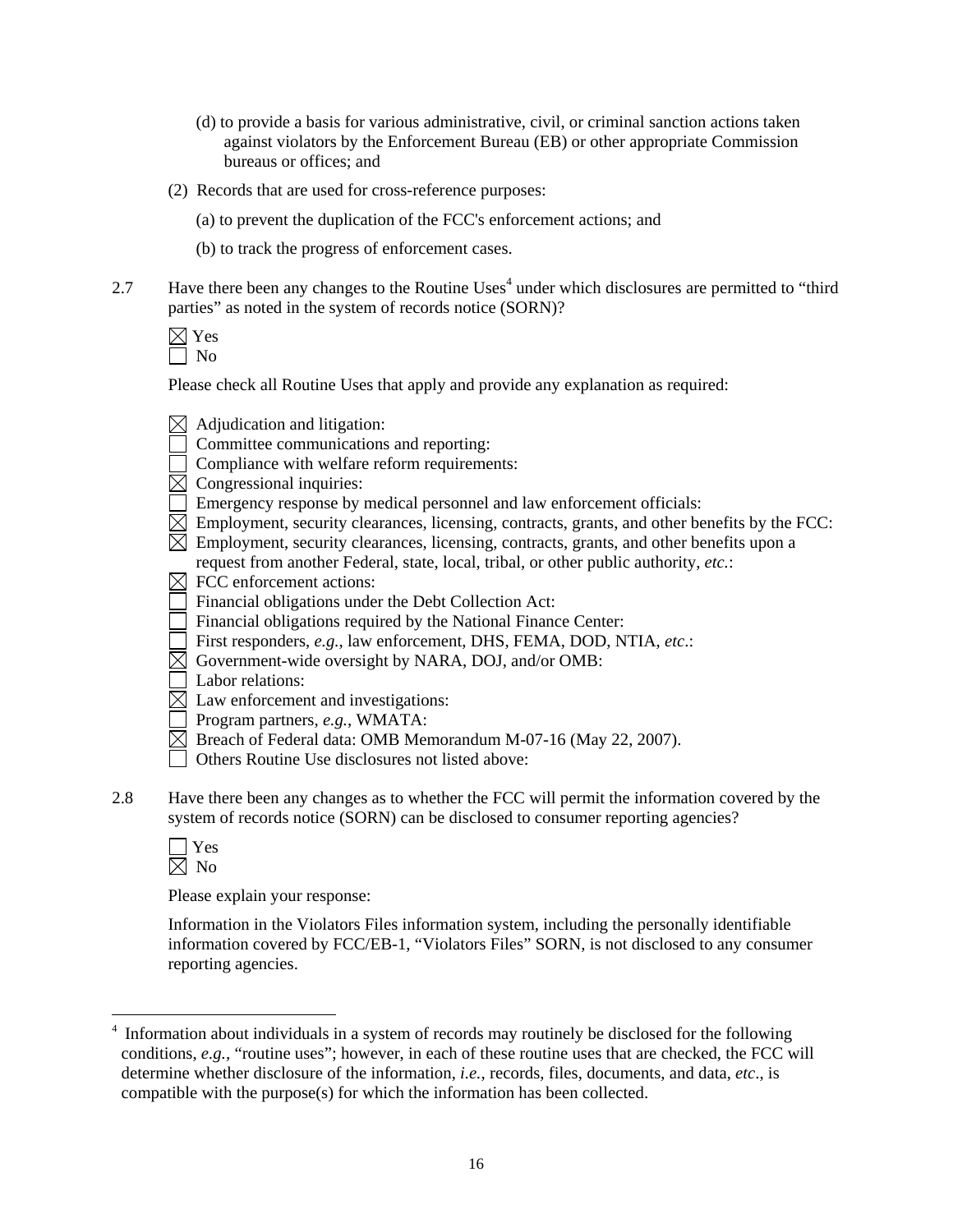2.9 Have there been any changes to the policies and/or guidelines for the storage and maintenance of the information covered by this system of records notice (SORN)?

 Yes  $\overline{\boxtimes}$  No

Please explain your response:

The information in the Violators Files information system, including the PII that is covered by FCC/EB-1, "Violators Files" SORN, includes both paper documents and electronic data.

2.10 Have there been any changes to how the information covered by the system of records notice (SORN) is retrieved or otherwise accessed?

 $\Box$  Yes  $\boxtimes$  No

Please explain your response:

Information in the Violators Files information system, including the PII that is covered by FCC/EB-1, "Violators Files" SORN, is retrieved as follows:

- (1) Information in the electronic records that are stored and maintained in the FCC computer network are retrieved by the complainant's name; and
- (2) Information in the central files, *e.g.*, paper documents, is retrieved by a unique case number assigned to each case
- 2.11 Have there been any changes to the safeguards that the system manager has in place to protect unauthorized access to the information covered by the system of records notice (SORN)?

 Yes  $\boxtimes$  No

Please explain your response:

Access to information in the paper files covered by the Violators Files information system, including the PII that is covered by FCC/EB-1, "Violators Files" SORN, is restricted to supervisors and employees in the Enforcement Bureau (EB) and to other FCC employees and contractors whose job duties and responsibilities require such access. The new records are aggregate numbers created for tracking and cross-referencing reporting.

The electronic records and data are maintained in the FCC computer network database, which is secured through controlled access and passwords restricted to administrative staff in the Associate Managing Director, Information Technology Center (AMD-ITC). The computer terminals are located in non-public rooms. The rooms are locked outside of business hours. Information that is resident on the network servers is backed-up daily to magnetic media. Back-up tapes are stored on-site and in an off-site storage location.

The Violators File also includes the field offices' database known as the Field Activity Case Tracking System (FACTS):

- (1) The FACTS "database" is actually 25 standalone databases, each residing in one of the field's district or resident agent offices.
- (2) The databases are on-line or "live" only for employees in the respective field office. Employees in an individual office have read, write, update, and delete access permissions only on the database in their office.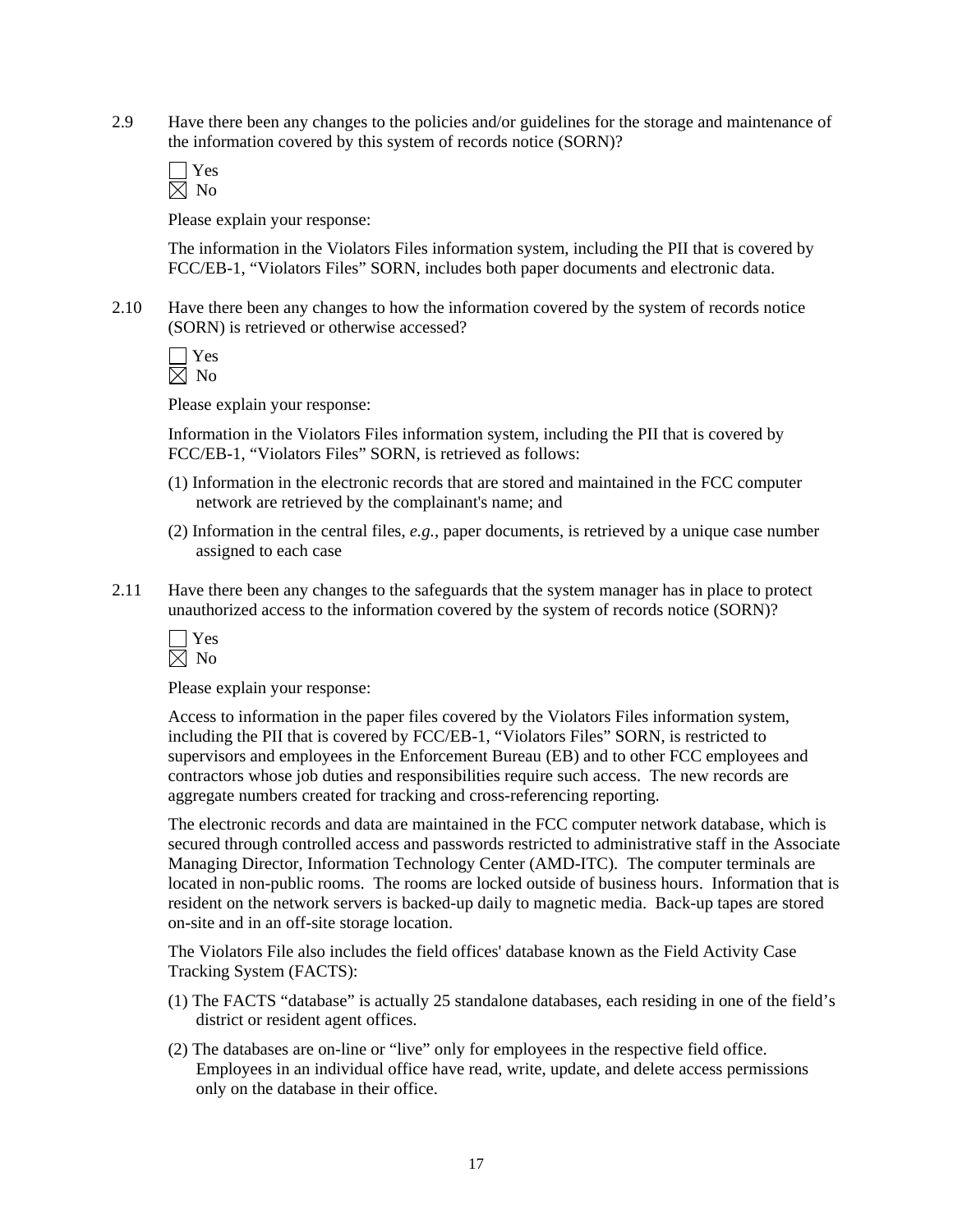- (3) An individual office's database is not accessible by anyone outside the office.
- (4) Data from each of the 25 office databases is sent nightly to a single computer on the FCC network.
- (5) This combined database provides read-only access for reporting purposes available to any FCC employee behind the FCC firewall connected to the agency computer network.
- (6) Actions are currently being taken to restrict access to the FACTS database to only Enforcement Bureau employees working in the field offices or using field data for other enforcement actions, by using log-ins and passwords.

Please note that you must also provide an update of the current protections, safeguard, and other security measures that are in place in this SORN in **Section 5.0 Safety and Security Requirements:** 

2.12 Have there been any changes to the records retention and disposition schedule for the information covered by the system of records notice (SORN)? If so, has the system manager worked with the Performance Evaluation and Records Management (PERM) staff to insure that this revised schedule been approved by the National Archives and Records Administration (NARA)?

Please explain your response:

 The Performance Evaluation and Records Management Division of Office of Managing Director (OMD-PERM) has not determined a records retentions schedule for the Violators Files information system data (both the electronic records and the paper documents), including the PII that is covered by FCC/EB-1, "Violators Files" SORN. No records (electronic and/or paper) will be destroyed until a disposal schedule is approved by the National Archives and Records Administration (NARA).

#### **Section 3.0 Development, Management, and Deployment and/or Sharing of the Information:**

- 3.1 Who will develop the information system(s) covered by this system of records notice (SORN)?
	- Developed wholly by FCC staff employees:
	- Developed wholly by FCC contractors:
	- $\overline{\boxtimes}$  Developed jointly by FCC employees and contractors:
	- Developed offsite primarily by non-FCC staff:
	- COTS (commercial-off-the-shelf-software) package:
	- Other development, management, and deployment/sharing information arrangements:
- 3.2 Where will the information system be hosted?

|  |  | $\boxtimes$ FCC Headquarters |
|--|--|------------------------------|
|--|--|------------------------------|

- Gettysburg
- San Diego
- Colorado
- New York
- Columbia Lab

Chicago

 $\boxtimes$  Other locations: All field office locations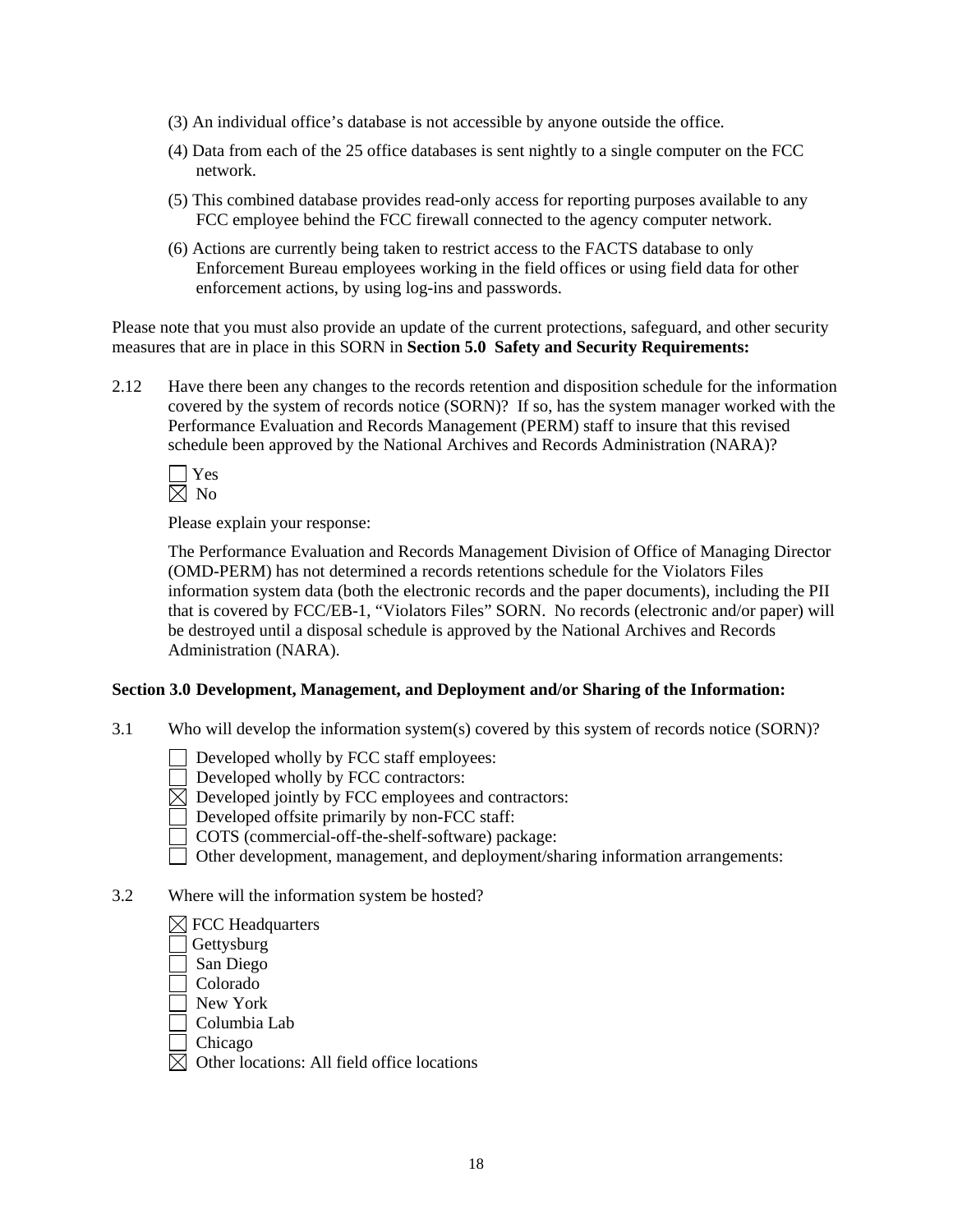3.3 Who will be the primary manager(s) of the information system who will be responsible for assuring access to, proper use of, and protecting the security and integrity of the information? (Check all that apply and provide a brief explanation)

 $\boxtimes$  FCC staff in this bureau/office exclusively: The EB supervisory staff has responsibility for access and proper use of the information in the Violators Files information system.

FCC staff in other bureaus/offices:

Information system administrator/Information system developers:

Contractors:

Other information system developers, *etc*:

3.4 What are the FCC's policies and procedures that the information system administrators and managers use to determine who gets access to the information in the system's files and/or database(s)?

Access to paper files is restricted to EB employees working on the cases involved.

The Violators File also includes the field offices' database known as the Field Activity Case Tracking System (FACTS):

- (1) The FACTS "database" is actually 25 standalone databases, each residing in one of the field's district or resident agent offices.
- (2) The databases are on-line or "live" only for employees in the respective field office. Employees in an individual office have read, write, update, and delete access permissions only on the database in their office.
- (3) An individual office's database is not accessible by anyone outside the office.
- (4) Data from each of the 25 office databases is sent nightly to a single computer on the FCC network.
- (5) This combined database provides read-only access for reporting purposes available to any FCC employee behind the FCC firewall connected to the agency computer network.
- (6) Actions are currently being taken to restrict access to the FACTS database to only Enforcement Bureau employees working in the field offices or using field data for other enforcement actions, by using log-ins and passwords.
- 3.5 How much access will users have to data in the information system(s)?
	- Access to all data:
	- $\boxtimes$  Restricted access to data, as determined by the information system manager, administrator, and/or developer: FCC employees and contractors in the Enforcement Bureau may be granted access on a "need-to-know" basis as dictated by their job duties and responsibilities for the paper files. For the FACTS database, see answer to Question 3.4 above.
	- $\Box$  Other access policy:
- 3.6 Based on the Commission policies and procedures, which user group(s) may have access to the information at the FCC: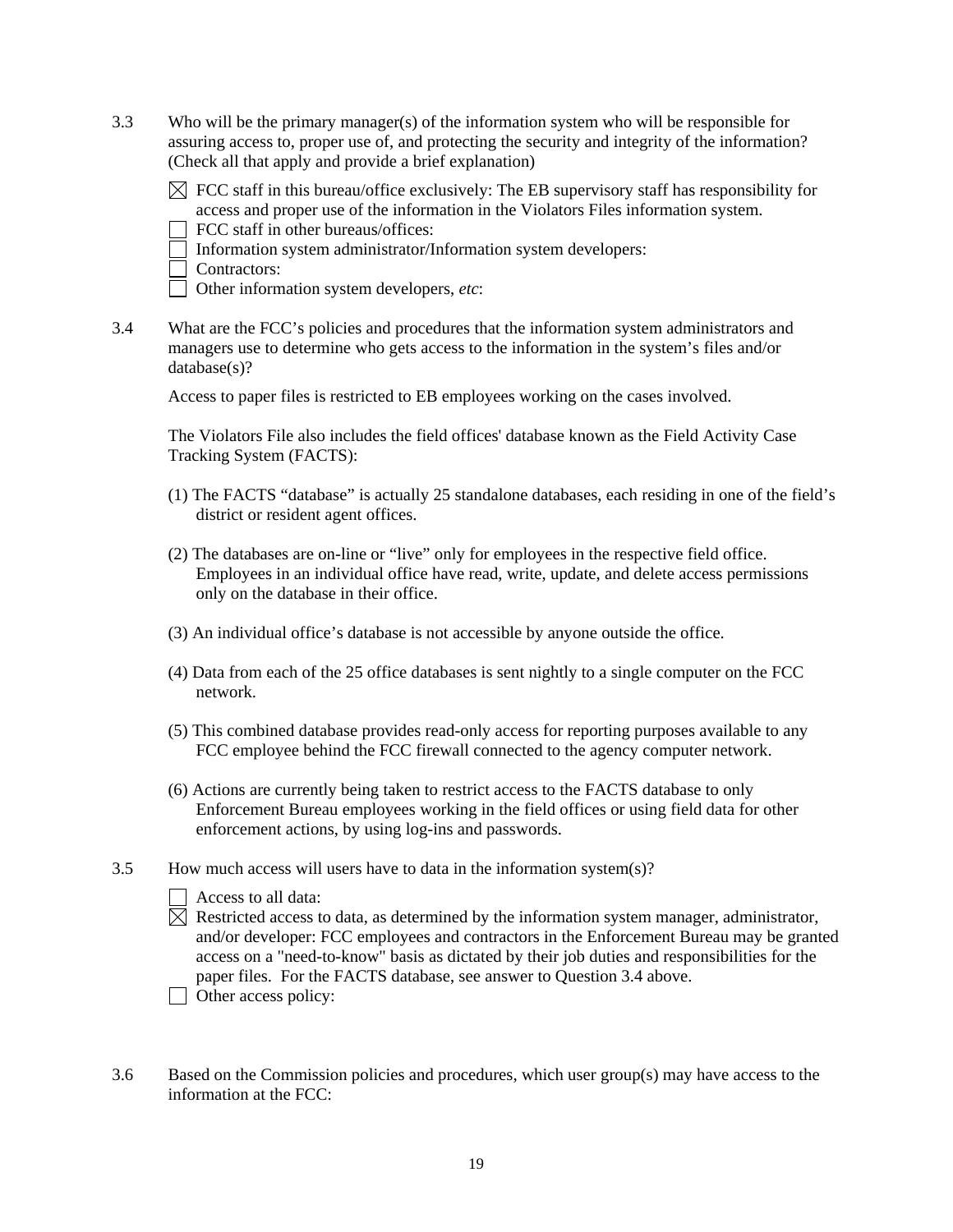(Check all that apply and provide a brief explanation)

- $\boxtimes$  Information system managers: EB supervisory staff.
- $\boxtimes$  Information system administrators: FCC employees and contractors who manage the IT systems that hold and process the PII electronic data.
- Information system developers:
- $\boxtimes$  FCC staff in this bureau/office: See answer to Question 3.4 above.
- $\overline{\boxtimes}$  FCC staff in other bureaus/offices: See answer to Question 3.4 above.
- $\boxtimes$  FCC staff in other bureaus/offices in FCC field offices: See answer to Question 3.4 above.
- $\boxtimes$  Contractors: See answer to Question 3.4 above.
- Other Federal agencies:
- $\Box$  State and/or local agencies:
- Businesses, institutions, and other groups:
- International agencies:
- Individuals/general public:
- **Other groups:**
- 3.7 If contractors are part of the staff in the FCC who collect, maintain, and access the information, does the IT supervisory staff ensure that contractors adhere fully to the Privacy Act provisions, as required under subsection (m) of the Privacy Act, as amended, 5 U.S.C. 552a(m)?

Please explain your response:

The ITC supervisory staff provides periodic privacy training to the IT contractors who handle the PII contained in the Violators Files information system.

3.8 Has the Office of the General Counsel (OGC) signed off on any Section M contract(s) for any contractors who work with the information system covered by this system of records notice (SORN)?

Please explain your response:

The OGC staff has reviewed and signed-off on the Section M contracts for the Violators Files information system, which includes the PII covered by FCC/EB-1, "Violators Files" SORN, as required by Sections 52.224-1 and 52.224-2 of the Federal Acquisition Regulations (FAR).

3.9 Does the information system covered by this system of records notice (SORN) transmit/share personal information, *e.g.*, personally identifiable information (PII), between the FCC information technology (ITC) network(s) and a public or other non-FCC IT network(s), which are not covered by this Privacy Impact Assessment?

Please explain your response:

As noted in Question 1.10, the Violators Files information system is linked to the information system covered by the Informal Complaints and Inquiries information system, including the PII that is covered by the system of records notice, FCC/CGB-1 "Informal Complaints and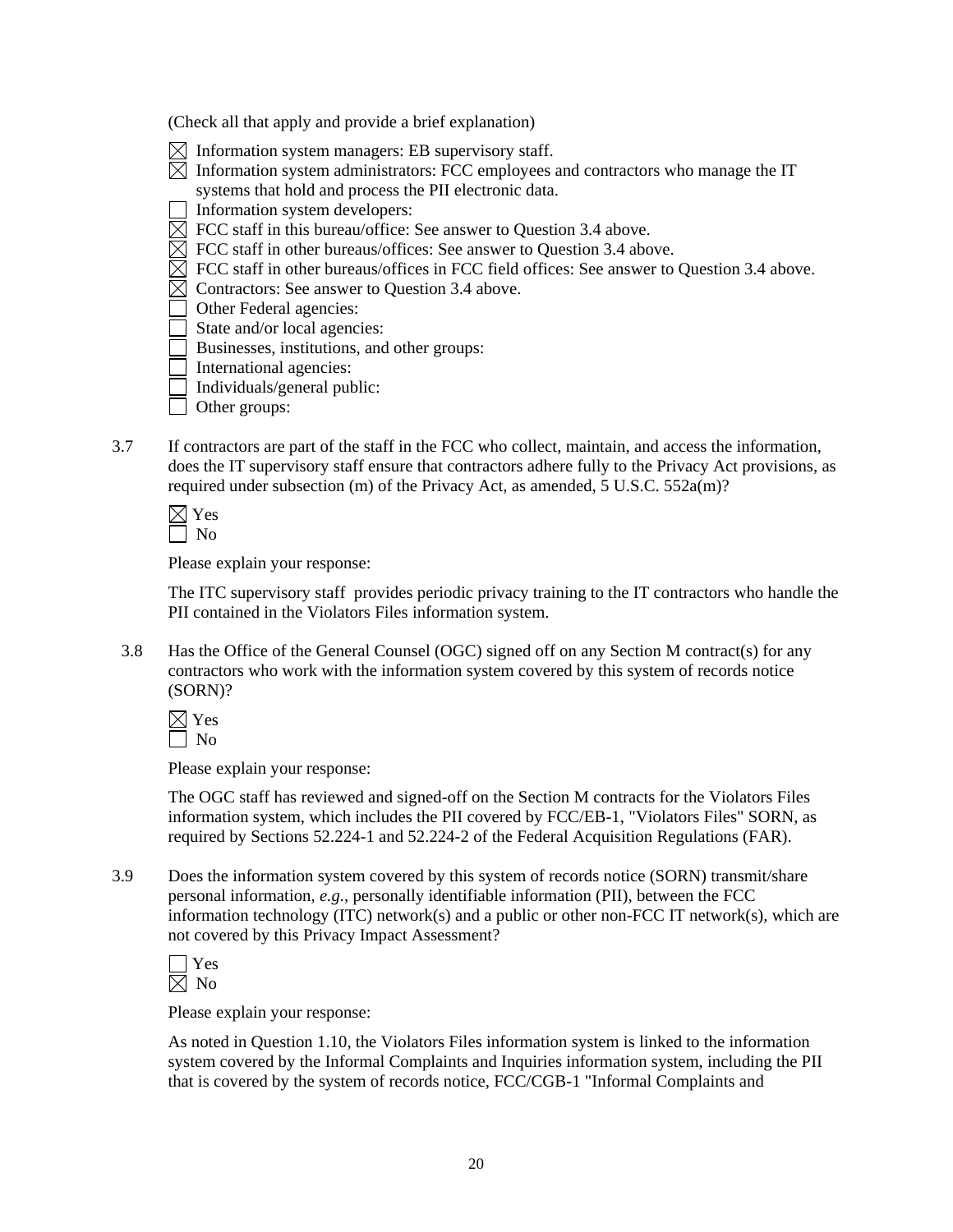Inquiries," in that the Violators Files contain complaints and inquiries referred from the Consumer and Governmental Affairs Bureau to the Enforcement Bureau for handling.

There is no electronic link or electronic transmission between the two information systems--only paper copies of documents are transferred between the two information systems. The Informal Complaints and Inquiries information system is also covered by a PIA.

If there is no information sharing or transmission, please skip to **Section 4.0 Data Quality, Utility, Objectivity, and Integrity Requirements:**

- 3.10 If the information system covered by this system of records noticed (SORN) transmits/shares personal information between the FCC network and a public or other non-FCC network, which is not covered by this Privacy Impact Assessment, what information is shared/transmitted/disclosed and for what purposes?
- 3.11 If there is such transmission/sharing of personal information, how is the information secured for transmission—what security measures are used to prevent unauthorized access during transmission, *i.e.*, encryption, *etc.*?
- 3.12 If there is sharing or transmission to other information systems, with what other non-FCC organizations, groups, and individuals will the information be shared? (Check all that apply and provide a brief explanation)
	- Other Federal agencies:
	- State, local, or other government agencies:
	- Businesses:
	- $\Box$  Institutions:
	- $\Box$  Individuals:
	- Other groups:

If there is no "matching agreement," *e.g., Memorandum of Understand (MOU), etc*., please skip to **Section 4.0 Data Quality, Utility, Objectivity, and Integrity Requirements:** 

- 3.13 What kind of "matching agreement," *e.g.*, *Memorandum of Understanding (MOU)*, *etc.*, as defined by 5 U.S.C. 552a(u) of the Privacy Act, as amended, is there to cover the information sharing and/or transferal with the external organizations?
- 3.14 Is this a new or a renewed matching agreement?
	- New matching agreement
	- Renewed matching agreement

Please explain your response: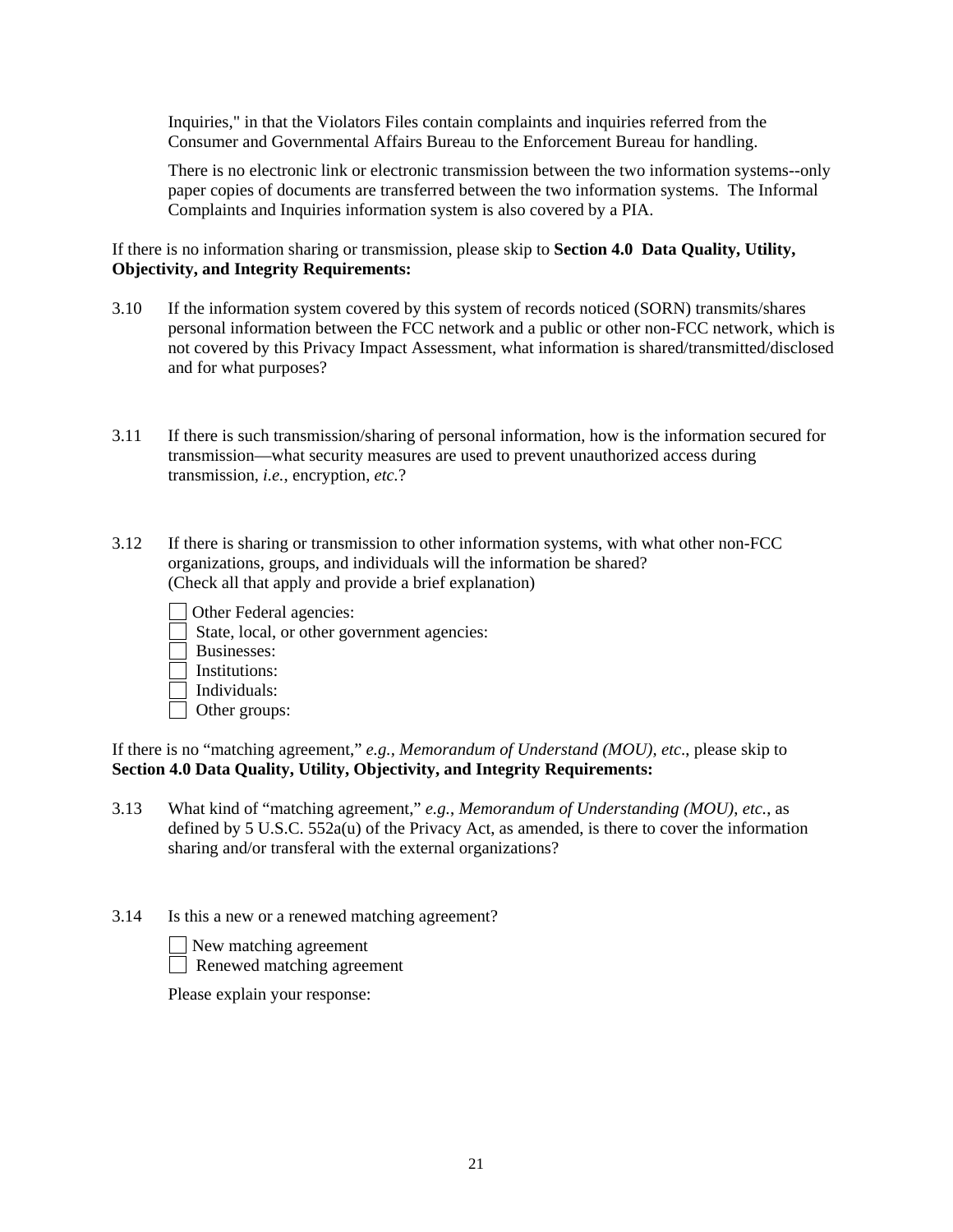3.15 Has the matching agreement been reviewed and approved (or renewed) by the FCC's Data Integrity Board, which has administrative oversight for all FCC matching agreements?

| $\Box$ Yes                                       |
|--------------------------------------------------|
| If yes, on what date was the agreement approved: |
| $\Box$ No                                        |

Please explain your response:

- 3.17 How is the information that is covered by this system of records notice (SORN) transmitted or disclosed with the external organization(s) under the *MOU* or other "matching agreement?"
- 3.18 How is the shared information secured by the recipient under the *MOU*, or other "matching agreement?"

### **Section 4.0 Data Quality, Utility, Objectivity, and Integrity Requirements:**

OMB regulations require Federal agencies to insure that the information/data that they collect and use meets the highest possible level of quality and integrity. It is important, therefore, that the information the Commission's information systems use meets the "benchmark standards" established for the information.

- 4.1 How will the information that is collected from FCC sources, including FCC employees and contractors, be checked for accuracy and adherence to the Data Quality guidelines? (Please check all that apply)
	- Information is processed and maintained only for the purposes for which it is collected.
	- Information is reliable for its intended use(s).
	- $\Box$  Information is accurate.
	- Information is complete.
	- Information is current.
	- $\boxtimes$  Not applicable: The information comes from non-FCC sources.

Please explain any exceptions or clarifications:

The information contained in the Violators Files information system, including the PII covered by FCC/EB-1, "Violators Files" SORN, includes inspection reports, complaints, monitoring reports, investigative cases, *etc*., concerning individuals who are the subjects of FCC enforcement actions.

If the Data Quality Guidelines do not apply to the information in this information system, please skip to **Section 5.0 Safety and Security Requirements:** 

- 4.2 Is any information collected from non-FCC sources; if so, how will the information sources be checked for accuracy and adherence to the Data Quality guidelines? (Please check all that apply and provide an explanation)
	- $\boxtimes$  Yes, information is collected from non-FCC sources: Individuals who are the subjects of FCC field enforcement actions or about whom there are questions of compliance with FCC rules and the Communications Act of 1934.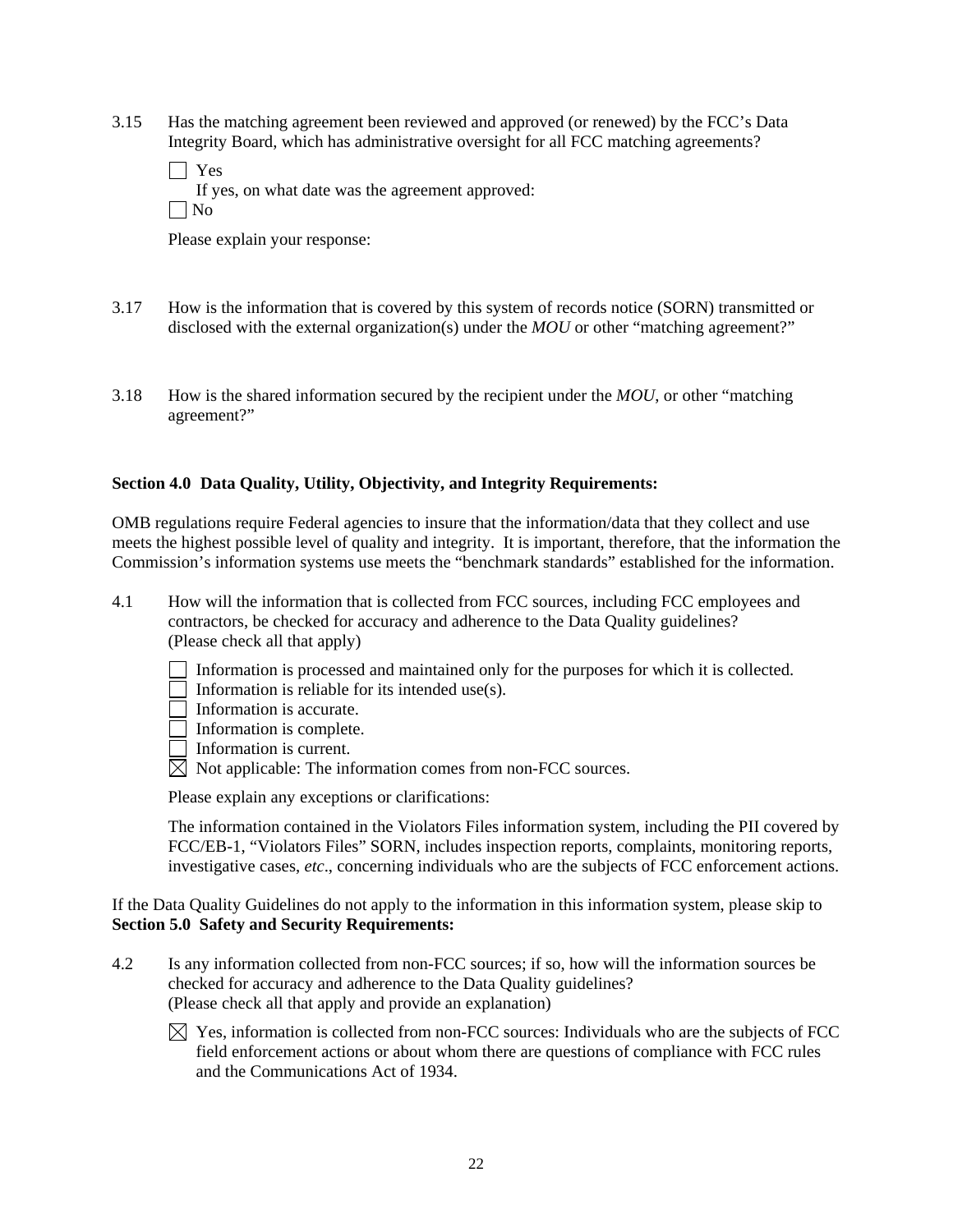$\boxtimes$  Information is processed and maintained only for the purposes for which it is collected:

 $\boxtimes$  Information is reliable for its intended use(s):

- $\overline{\boxtimes}$  Information is accurate:
- $\overline{\boxtimes}$  Information is complete:
- $\boxtimes$  Information is current:

No information comes from non-FCC sources:

Please explain any exceptions or clarifications:

The EB staff reviews inspections reports, complaints, monitoring reports, investigative cases, referral memos, correspondence, discrepancy notifications, warning notices and forfeiture actions. The information contained in these various documents must meet the criteria established by the Data Quality guidelines.

If the information that is covered by this system of records notice (SORN) is not being aggregated or consolidated, please skip to Question 4.5.

- 4.3 If the information that is covered by this system of records notice (SORN) is being aggregated or consolidated, what controls are in place to insure that the information is relevant, accurate, and complete?
- 4.4. What policies and procedures do the information system's administrators and managers use to insure that the information adheres to the Data Quality guidelines both when the information is obtained from its sources and when the information is aggregated or consolidated for the use by the bureaus and offices?
- 4.5 How often are the policies and procedures checked routinely—what type of annual verification schedule has been established to insure that the information that is covered by this system of records notice adheres to the Data Quality guidelines?

 As noted above, the EB staff reviews all information contained in these various documents that identify individuals who are the subjects of enforcement actions and/or about whom there are questions of compliance with FCC rules, Communications Act regulations, *etc*.

The information contained in the Violators Files information system does not require an annual verification since it must meet the various legal criteria that govern the actions of the Enforcement Bureau as they pertain to the review and enforcement of violations of the Communications Act and FCC rules and regulations.

Furthermore, the EB webpage provides a link at: http://www.fcc.gov/omd/dataquality to the FCC's Information Quality Guidelines in which the FCC explains that its guidelines substantially follow the OMB Data Quality Guidelines.

### **Section 5.0 Safety and Security Requirements:**

5.1 How are the records/information/data in the information system covered by this system of records notice (SORN) stored and maintained?

 $\boxtimes$  IT database management system (DBMS)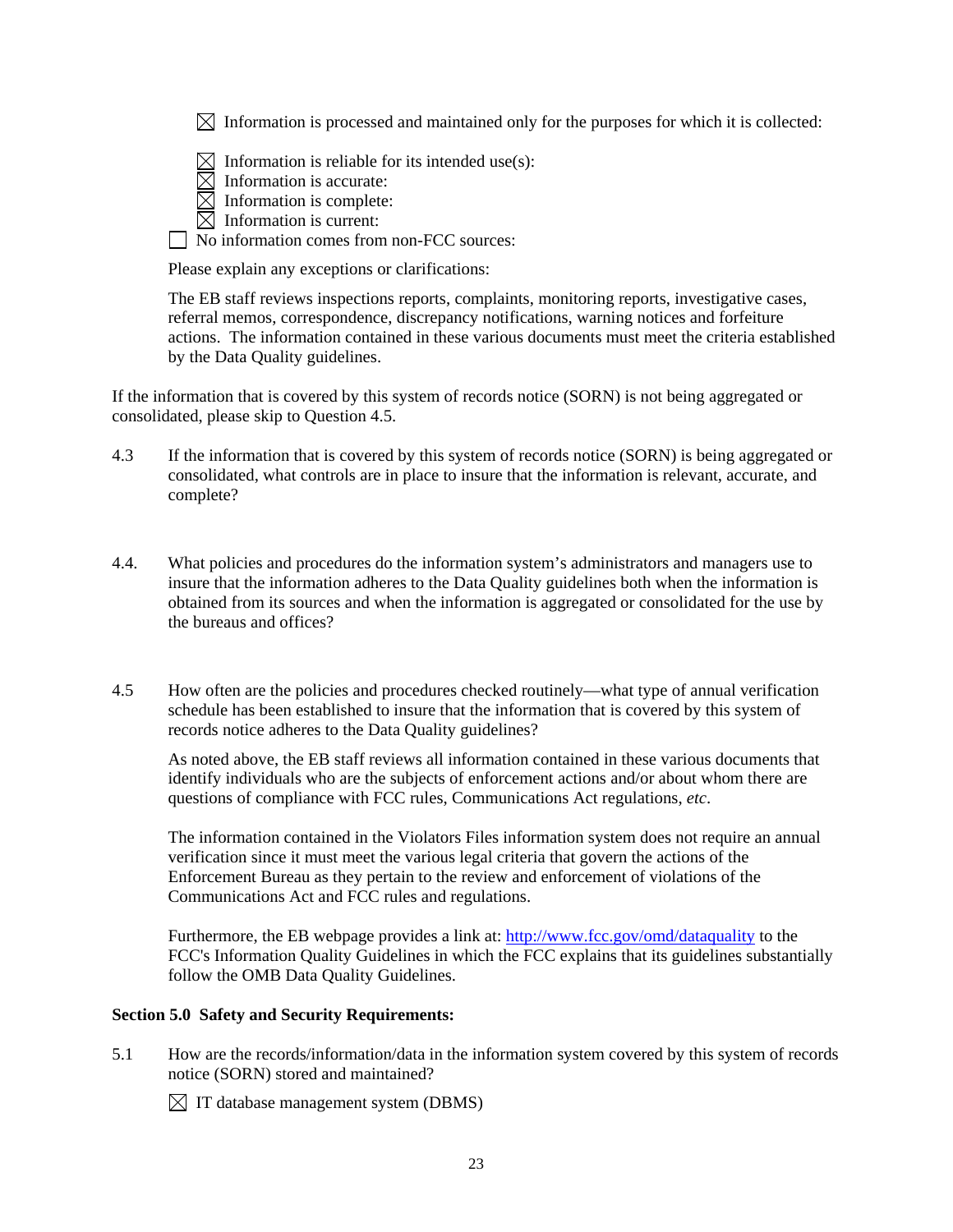$\boxtimes$  Storage media including diskettes, CDs, CD-ROMs, *etc*.

Electronic tape [back up of the FCC computer network is on electronic tape]

- $\boxtimes$  Paper files
	- Other:
- 5.2 Is the information collected, stored, analyzed, or maintained by this information system available in another form or from another source (other than a "matching agreement" or *MOU*, as noted above)?

 Yes  $\boxtimes$  No

Please explain your response:

The information that the Violators Files information system collects, uses, and maintains, including the PII that is covered by FCC/EB-1, "Violators Files" SORN, is obtained from the information contained in inspection reports, complaints, monitoring reports, investigative cases, referral memos, correspondence, discrepancy notifications, warning notices and forfeiture actions, etc., which serve as the basis for the Enforcement Bureau's actions. The information is not available from other sources, with the exception that, as noted in Question 3.9, the EB receives information, *e.g*., complaints and inquiries (paper documents), from CGB's Informal Complaints and Inquiries information system.

5.3 Is the information system covered by this system of records notice (SORN) part of another FCC information system that collects personally identifiable information (PII)?

| r<br>es |
|---------|
| ∩       |

Please explain your response:

As noted above, the Violators Files information system is linked to the information system covered by the Informal Complaints and Inquiries information system, including the PII that is covered by the system of records notice, FCC/CIB-1 "Informal Complaints and Inquiries," in that the Violators Files contain complaints and inquiries referred from the Consumer and Governmental Affairs Bureau to the Enforcement Bureau for handling.

If this information system is not part of another FCC information system, please skip to Question 5.7.

5.4 If the information system (under review here) has personally identifiable information (PII) and is part of another FCC information system, is there a transfer of records/data/information between these two FCC information system(s)?



Please explain your response:

Complaints and inquiries are received by the Consumer and Governmental Affairs Bureau which forwards the complaints and inquiries to the relevant field office. These complaints and inquiries often contain PII.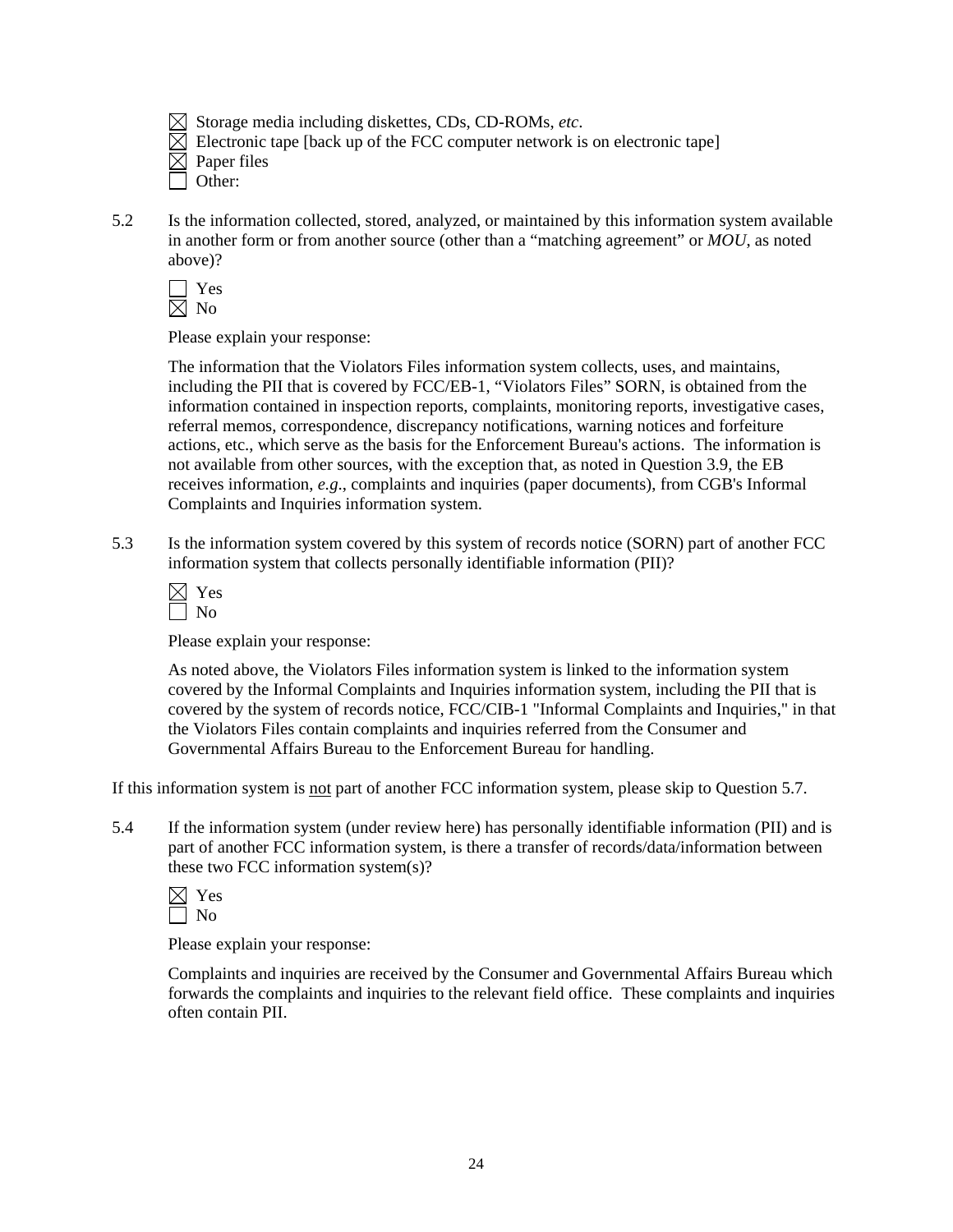5.5 If the information system's personally identifiable information (PII) is part of another FCC information system, does the information system have processes and/or applications that are part of those from the other FCC information systems?

 Yes  $\bar{\boxtimes}$  No

Please explain your response:

See answers to Questions 3.4 and 5.3, above.

5.6 If either or both such situations, as noted in Questions 5.4 and 5.5 exist, what security controls are there to protect the PII information and to prevent unauthorized access?

 $\Box$  Not applicable.

Please explain your response:

See answer to Question 3.4, above.

5.7 Would the unavailability of this information system prevent the timely performance of FCC operations?

 Yes  $\Box$  No

Please explain your response:

The Violators Files information system performs a necessary a function for the Commission. This information system collects, stores, and uses the data that are derived from inspection reports, complaints, monitoring reports, investigative cases, referral memos, correspondence, discrepancy notifications, warning notices, and forfeiture actions, etc. that concern individuals who are subjects of FCC enforcement actions or about whom there are questions of compliance with FCC rules and Communications Act regulations.

Without this information system, it would not be possible for the FCC to determine the levels of compliance among radio users; to issue marine certifications of compliance; to document FCC monitoring of inspections and investigations for enforcement purposes; to provide a basis for various administrative, civil, or criminal sanction actions taken against violators by the FCC's Enforcement Bureau; and to track the status of enforcement cases to prevent duplication, all such actions and activities are part of the Commission's regulatory responsibility under the Communications Act of 1934, as amended, *etc.*.

5.8 Will the information system include an externally facing information system or portal such as an Internet accessible web application at www.fcc.gov or other URL that allows customers/users to access development, production, or internal FCC networks, and which may pose potential risks to the information's security?

| r. |
|----|
|    |

Please explain your response:

All information contained in the FACTS database exists behind the FCC intranet firewall. The only records publicly accessible via www.fcc.gov or available at the Commission's Reference Information Center are the published sanctions issued.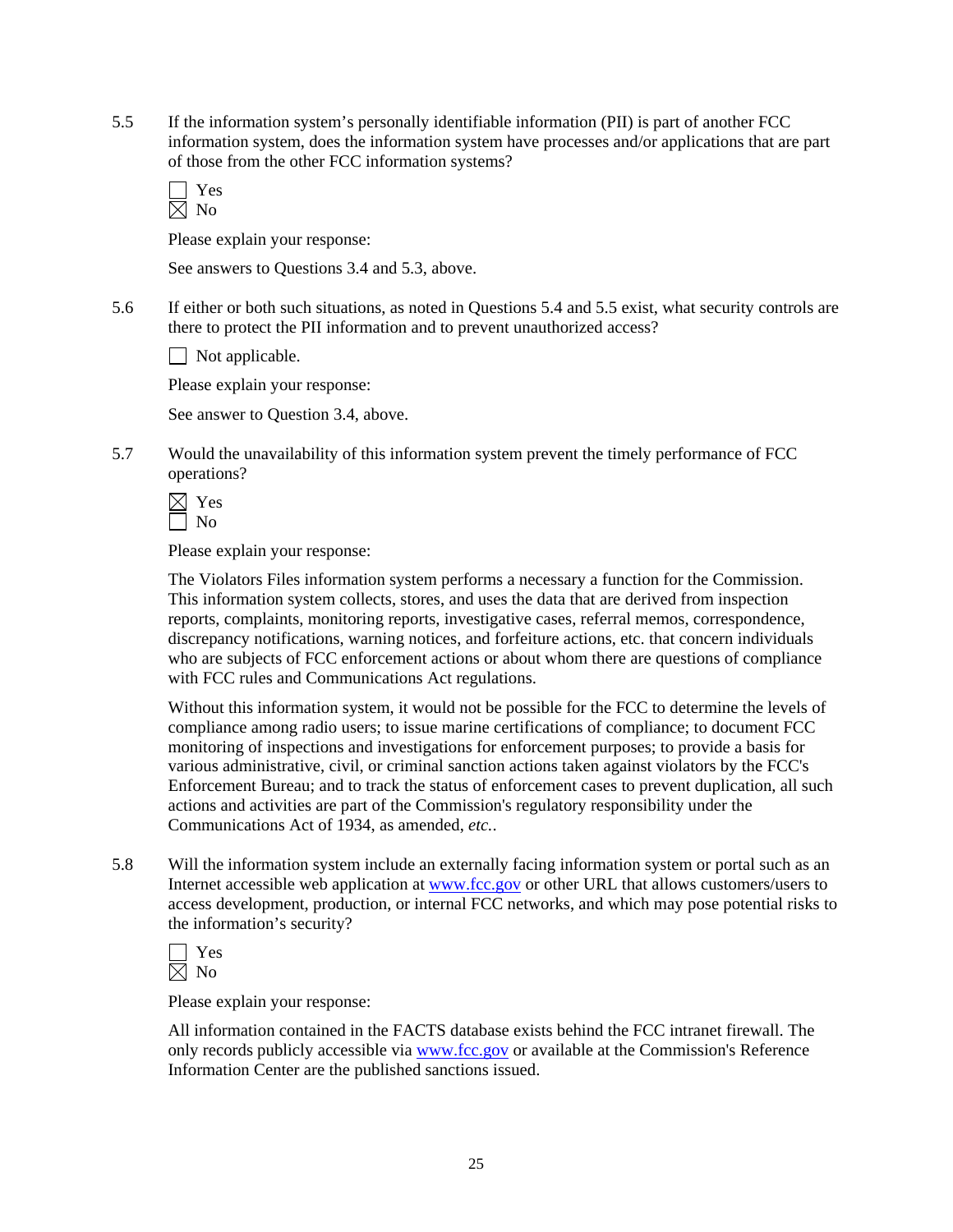If the information is collected by some method or mechanism other than the externally facing information system portal at www.fcc.gov or other URL, please skip to Question 5.11.

- 5.9 If the information is collected via www.fcc.gov or other URL from the individuals, how does the information system notify users about the Privacy Notice:
	- Link to the FCC's privacy policies for all users:

Privacy notice displayed on the webpage:

Privacy notice printed at the end of the form or document:

Website uses another method to alert users to the Privacy Act Notice, as follows:

If there is no link or notice, why not:

- 5.10 If a privacy notice is displayed, which of the following are included?
	- Proximity and timing—the privacy notice is provided at the time and point of data collection.
	- Purpose—describes the principal purpose(s) for which the information will be used.
	- Authority—specifies the legal authority that allows the information to be collected.
	- $\Box$  Conditions—specifies whether providing the information is voluntary, and the effects, if any, of not providing it.

 $\Box$  Disclosures—specify the routine use(s) that may be made of the information.

 $\Box$  Not applicable, as information will not be collected in this way.

Please explain your response:

- 5.11 Will the information system include another customer-facing web site not on www.fcc.gov or other URL?
	- Yes  $\overline{\boxtimes}$  No

Please explain your response:

See answer to Question 5.8, above.

If the information is collected by some method or mechanism in addition to or other than via the FCC Internet website at www.fcc.gov or the FCC Intranet for FCC employees and contractors working at the FCC, please skip to Question 5.14.

5.12 If the information system has a customer-facing web site via the FCC Intranet for FCC employees and contractors working at the FCC, does this web site(s) have a Privacy Act Notice and how is it displayed?

Yes

Notice is displayed prominently on this FCC Intranet website:

Link is provided to a general FCC Privacy Notice for all users:

 $\Box$  Privacy Notice is printed at the end of the form or document:

Website uses another method to alert users to the Privacy Act Notice:

 $\Box$  No:

If there is no Privacy Act Notice, please explain why not: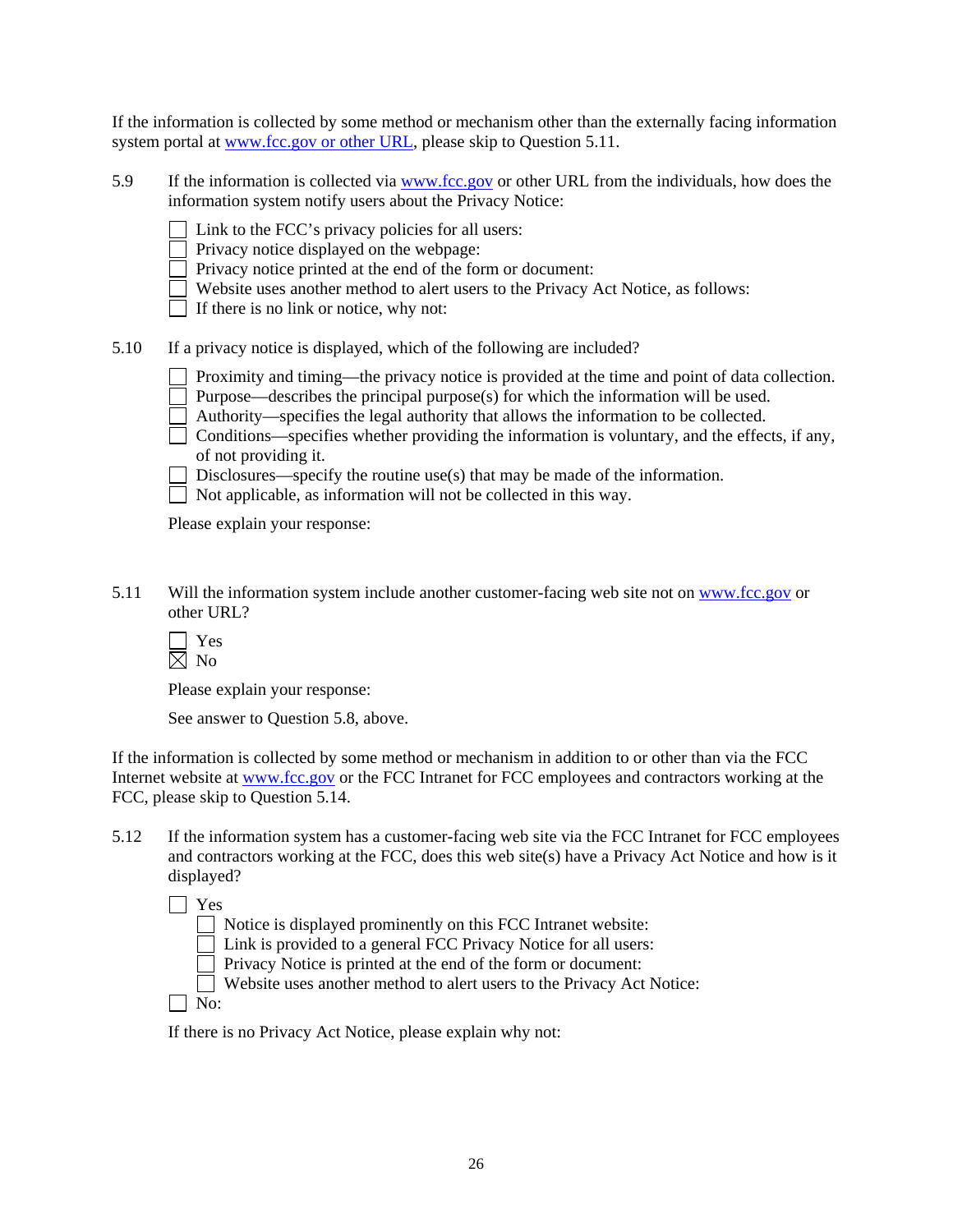|  |  | 5.13 If a privacy notice is displayed, which of the following information is included? |  |  |
|--|--|----------------------------------------------------------------------------------------|--|--|
|  |  |                                                                                        |  |  |

Proximity and timing—the privacy notice is provided at the time and point of data collection.

Purpose—describes the principal purpose(s) for which the information will be used.

- Authority—specifies the legal authority that allows the information to be collected.
- $\Box$  Conditions—specifies if providing the information is voluntary, and the effects, if any, of not providing it.
- Disclosures—specify the routine use(s) that may be made of the information.
- Not applicable, as information will not be collected in this way.

Please explain your response:

If information is collected by some method or mechanism other than by fax, e-mail, FCC form(s), or regular mail, please skip to Question 5.16.

- 5.14 If information is collected from the individual by fax, e-mail, FCC form(s), regular mail, or some other means not listed above, how is the privacy notice provided?
	- $\boxtimes$  Privacy notice is on the document, *e.g.*, FCC form, *etc*. FCC Forms 475, 475-B, and 2000.
		- Privacy notice displayed on the webpage where the document is located:
	- Statement on the document notifies the recipient that they may read the FCC Privacy Notice at www.fcc.gov.
	- $\boxtimes$  Website or FCC document uses other method(s) to alert users to the Privacy Act Notice: Letters of Inquiries and sanctions issued that are used to collect data all notify the recipient of the Privacy Act and the recipient's rights thereunder.
	- $\Box$  Privacy notice is provided via a recorded message or given verbally by the FCC staff handling telephone calls:
	- No link or notice, please explain why not: I
	- Not applicable, as personally identifiable information (PII) will not be collected.
- 5.15 If a privacy notice is displayed, which of the following information is included?
	- $\boxtimes$  Proximity and timing—the privacy notice is provided at the time and point of data collection.
	- $\boxtimes$  Purpose—describes the principal purpose(s) for which the information will be used.
	- $\boxtimes$  Authority—specifies the legal authority that allows the information to be collected.
	- $\overline{\boxtimes}$  Conditions—specifies if providing the information is voluntary, and the effects, if any, of not providing it. [shouldn't "conditions" be checked?]
	- $\boxtimes$  Disclosures—specify the routine use(s) that may be made of the information.
	- $\Box$  Not applicable, as information will not be collected in any other way.

Please explain your response:

If there is no access to the information system from outside the FCC via www.FCC.gov or other URL, please skip to Question 5.17.

 5.16 If consumers may access the information and/or the information system on-line via www.FCC.gov, does it identify ages or is it directed to people under 13 years old?

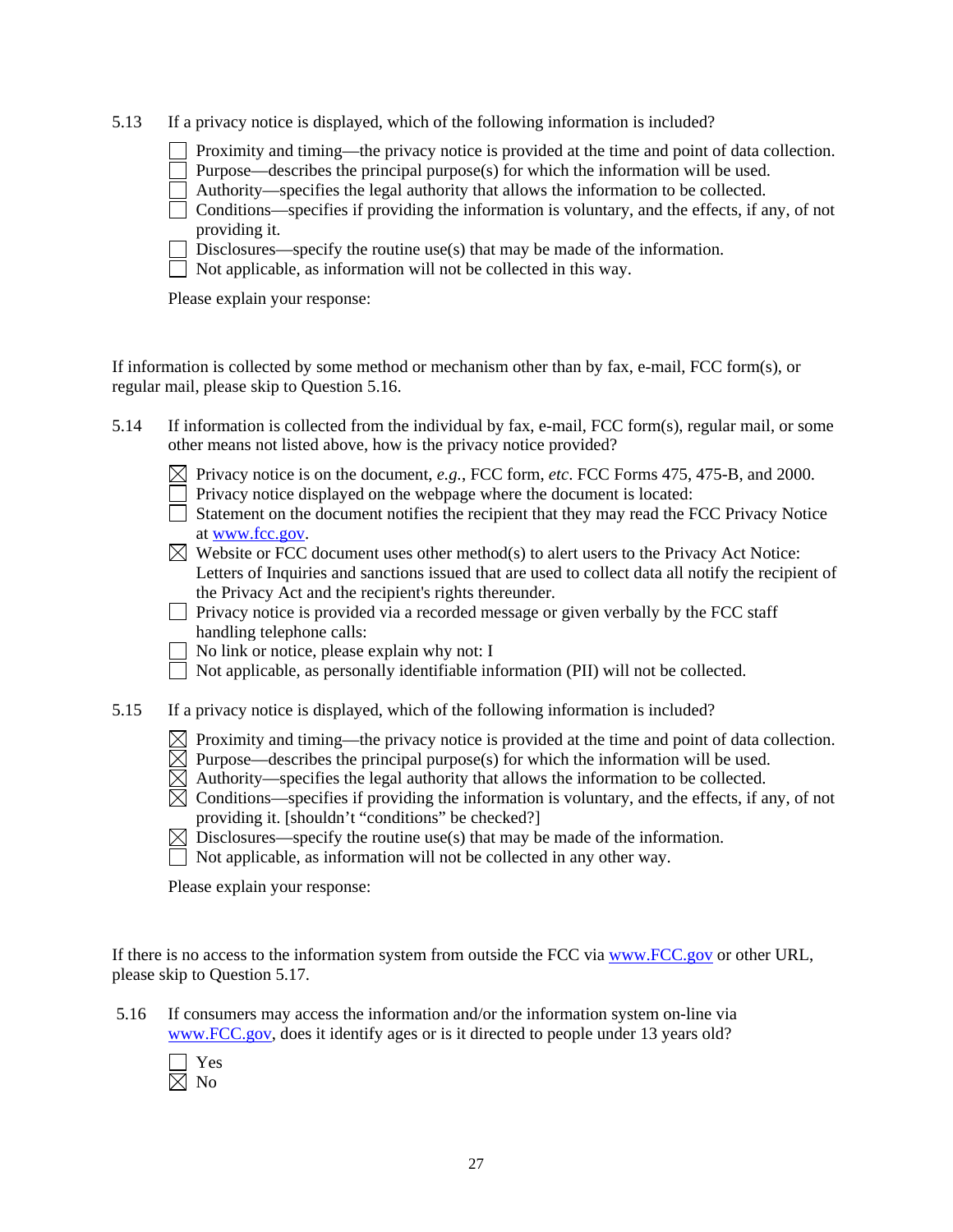Please explain your response:

The FCC Website policy states that although the Commission's Website contains some pages that offer educational content to children. It is FCC policy, in compliance with the requirements of the Children's Online Privacy Protection Act (COPPA), not to collect information online about or from children age 13 and under, except when it is needed to identify a submission or to answer a question. Under no circumstances will any of this information be used for another purpose or shared with third parties, nor will personally identifying information be published on the FCC website.

5.17 Will the FCC use the newly obtained information or revised information in this information covered by the existing system of records notice (SORN) to make a determination about the individual?

 Yes  $\Box$  No

Please explain your response:

The Violators Files information system, including the PII that is covered by FCC/EB-1, "Violators Files" SORN, is used solely to enable the Enforcement Bureau to carry out its regulatory responsibilities to monitor compliance with FCC field enforcement actions, *i.e.*, monitoring, inspection, and/or investigations, *etc.*, for violations of radio laws, FCC rules and regulations, and/or international treaties.

5.18 Do individuals have the right to decline to provide personally identifiable information (PII)?

| ÷<br>۳ |
|--------|
|        |

Please explain your response:

Individuals who have been the subjects of FCC field enforcement actions, *i.e.*, monitoring, inspection, and/or investigation, etc., for violations of radio law, FCC rules and regulations, and/or international treaties; and individuals about whom there are questions of compliance with FCC rules or the Communications Act of 1934, as amended, as it applies to licensees, applicants, and unlicensed persons under parts 80, 87, 90, 94, 95, and 97 of FCC rules must comply with these regulations that may include a requirement that they provide personally identifiable information as part of the Enforcement Bureau's actions stemming for an enforcement action.

5.19 Do individuals have the right to consent to particular uses of their personal information?

Please explain your response:

As noted above, individuals who have been the subjects of FCC field enforcement actions are required to comply with FCC rules, which may include the provision of their personally identifiable information as part of the Enforcement Bureau's actions.

If individuals do not have the right to consent to the use of their information, please skip to Question 5.22.

5.20 If individuals have the right to consent to the use of their personal information, how does the individual exercise this right?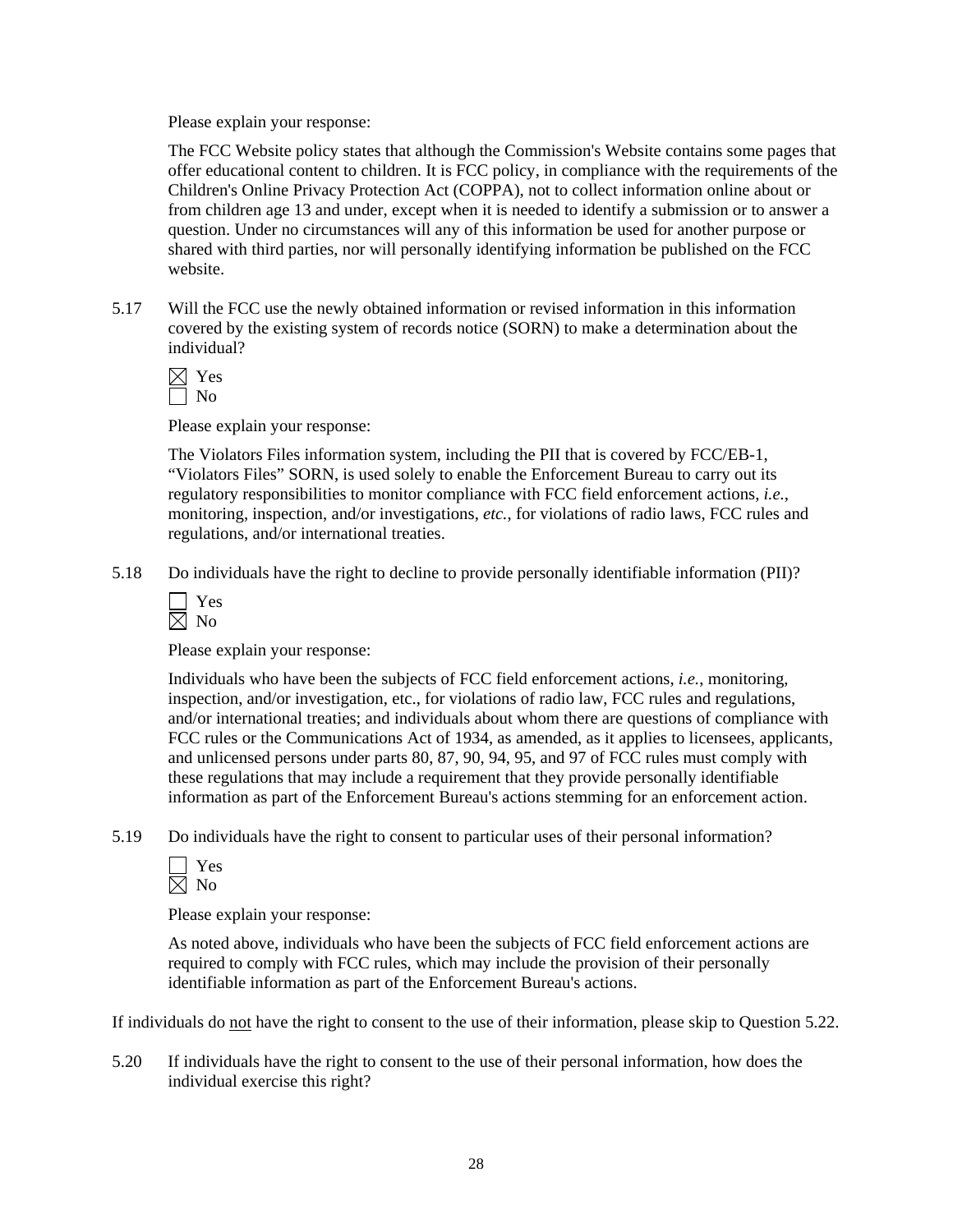- 5.21 What processes are used to notify and to obtain consent from the individuals whose personal information is being collected?
- 5.22 Is the information, *i.e*., records, data, documents, *etc*., that the information system collects, uses, maintains, *etc*., being used to produce reports on the individuals whose PII is part of this information covered by the system of records notice (SORN)?

 Yes [I realized in other PIAs, that this question was unclear and revised it]  $\boxtimes$  No

Please explain your response:

The Violators Files information system does not produce any reports on any PII pertaining to the individuals whose PII is part of the information covered by FCC/EB-1, "Violators Files" SORN; rather, this PII is used as follows:

- (1) In connection with the Commission's field enforcement programs:
	- (a) to determine levels of compliance among radio users;
	- (b) to issue marine certificates of compliance;
	- (c) to document Commission monitoring inspections and investigations for enforcement purposes; and
	- (d) to provide a basis for various administrative, civil, or criminal sanction actions taken against violators by the Enforcement Bureau (EB) or other appropriate Commission bureaus or offices; and
- (2) For cross-reference purposes:
	- (a) to prevent the duplication of the FCC's enforcement actions; and
	- (b) to track the progress of enforcement cases, applicants, licensees, or filers.
- 5.23 What safeguards and security measures, including physical and technical access controls, are in place to secure the information and to minimize unauthorized access, use, or dissemination of the information that is stored and maintained in the information system? (Check all that apply)

|  | $\boxtimes$ Account name |  |
|--|--------------------------|--|
|--|--------------------------|--|

- $\boxtimes$  Passwords
	- $\boxtimes$  Accounts are locked after a set period of inactivity
	- $\overline{\boxtimes}$  Passwords have security features to prevent unauthorized disclosure, *e.g.*, "hacking"
	- $\boxtimes$  Accounts are locked after a set number of incorrect attempts
		- One time password token
	- Other security features:

 $\boxtimes$  Firewall

- Virtual private network (VPN)
- $\boxtimes$  Data encryption:
- $\boxtimes$  Intrusion detection application (IDS)
- Common access cards (CAC)
- Smart cards:
- **Biometrics**
- **Public key infrastructure (PKI)**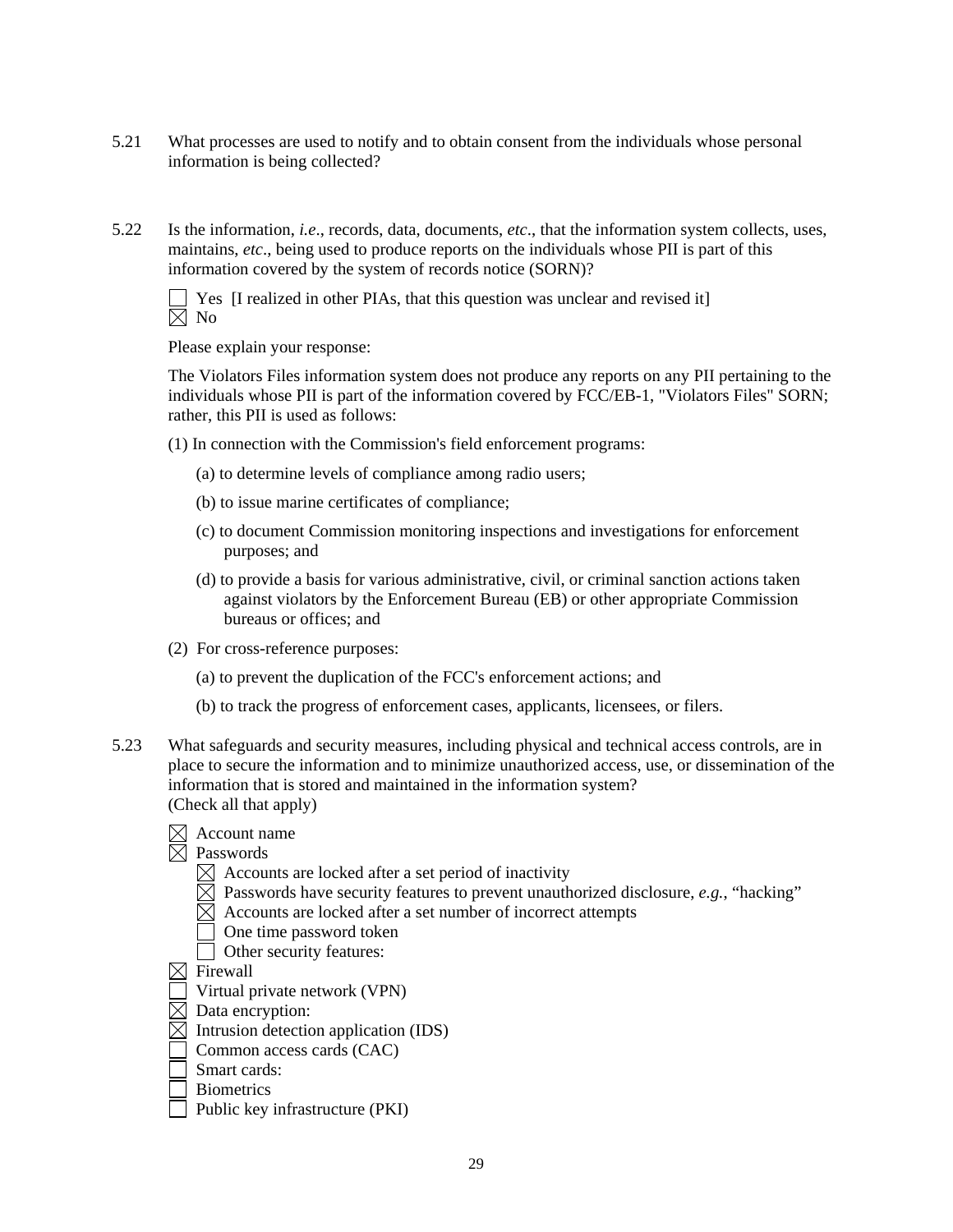- $\boxtimes$  Locked file cabinets or fireproof safes
- $\boxtimes$  Locked rooms, with restricted access when not in use
- Locked rooms, without restricted access
- Documents physically marked as "sensitive"

 $\overline{\boxtimes}$  Guards

- $\boxtimes$  Identification badges
- $\boxtimes$  Key cards
- Cipher locks
- $\boxtimes$  Closed circuit TV (CCTV)

| ٧ |
|---|
|---|

5.24 Please explain what staff security training and other measures are in place to assure that the security and privacy safeguards are maintained adequately?

 All FCC employees and contractors who work with the information that is collected, used, stored and maintained in the Violators Files information system, including the PII that is covered by FCC/EB-1, "Violators Files" SORN, are required to complete privacy training. In addition the EB staff provides various notices and warnings to the employees and contractors who have access that the PII is not to be shared or disclosed without authorization.

- 5.25 How often are security controls reviewed?
	- Six months or less:
	- $\boxtimes$  One year: The EB staff reviews the security controls in the Violators Files information system at least annually.
		- Two years
		- Three years
		- Four years
		- **Five years**
	- Other:
- 5.26 How often are personnel (information system administrators, users, information system/information system developers, contractors, *etc*.) who use the information system trained and made aware of their responsibilities for protecting the information?
	- There is no training
	- $\boxtimes$  One year: In September 2006, the FCC inaugerated a Commission-wide privacy training program, which requires all FCC employees and contractors to complete an initial privacy training course and to take a privacy refresher course annually thereafter as required by the Office of Management and Budget (OMB).
		- Two years
		- Three years
	- Four years Five years
	- Other:
	-

If privacy training is provided, please skip to Question 5.28.

5.27 What are the safeguards to insure that there are few opportunities for disclosure, unavailability, modification, and/or damage to the information system covered by this system of records notice (SORN), and/or prevention of timely performance of FCC operations if operational training is not provided?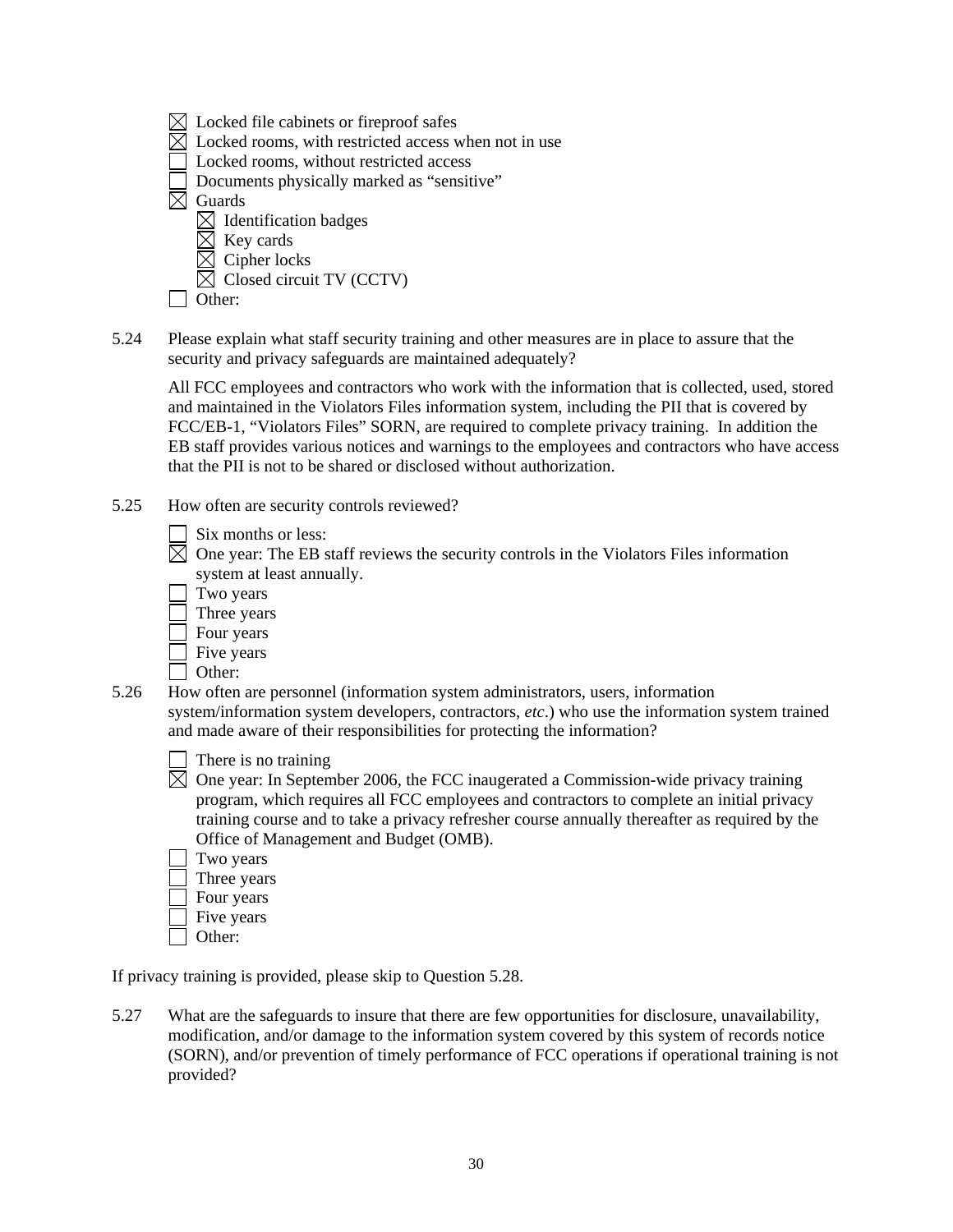- 5.28 How often must staff be "re-certified" that they understand the risks when working with personally identifiable information (PII)?
	- Less than one year:
	- $\overline{\boxtimes}$  One year: The EB staff requires that the personnel who use the Violators Files information system, including both FCC employees and contractors, must be trained at once a year about their responsibilities for protecting the PII contained in the Violators Files information system.

Two years

Three or more years

Other re-certification procedures:

5.29 Do the Commission's training and security requirements for this information system that is covered by this system of records notice (SORN) conform to the requirements of the Federal Information Security Management Act (FISMA)?

Please explain your response:

The Violators Files information system is a non-major information system, and as such, it is exempt from the FISMA requirements.

If the Privacy Threshold Analysis was completed recently as part of the information system's evaluation, please skip to Question 5.34.

5.30 What is the potential impact on individuals on whom the information is maintained in the information system(s) if unauthorized disclosure or misuse of information occurs? (check one)



 Results in little or no harm, embarrassment, inconvenience, or unfairness to the individual.  $\Box$  Results in moderate harm, embarrassment, inconvenience, or unfairness to the individual.  $\boxtimes$  Results in significant harm, embarrassment, inconvenient, or unfairness to the individual.

Please explain your response:

The Violators Files information system may include PII about individuals who have been subjects of FCC field enforcement actions for violations of radio law, FCC rules and regulations, and/or international treaties; and/or individuals who are subject to FCC questioning concerning their compliance with FCC regulations and Communications Act statutes as they apply to licensees, applicants, and unlicensed individuals. Inadvertent disclosure of this PII could cause various issues for such individuals.

5.31 Is the impact level for the information system(s) covered by this system of records notice (SORN) consistent with the guidelines as determined by the FIPS 199 assessment?

| r<br>2<br>r.<br>., |
|--------------------|
| ∩                  |

Please explain your response:

The Violators Files information system is a non-major information system, and as such, it is exempt from the FIPS 199 assessment guidelines.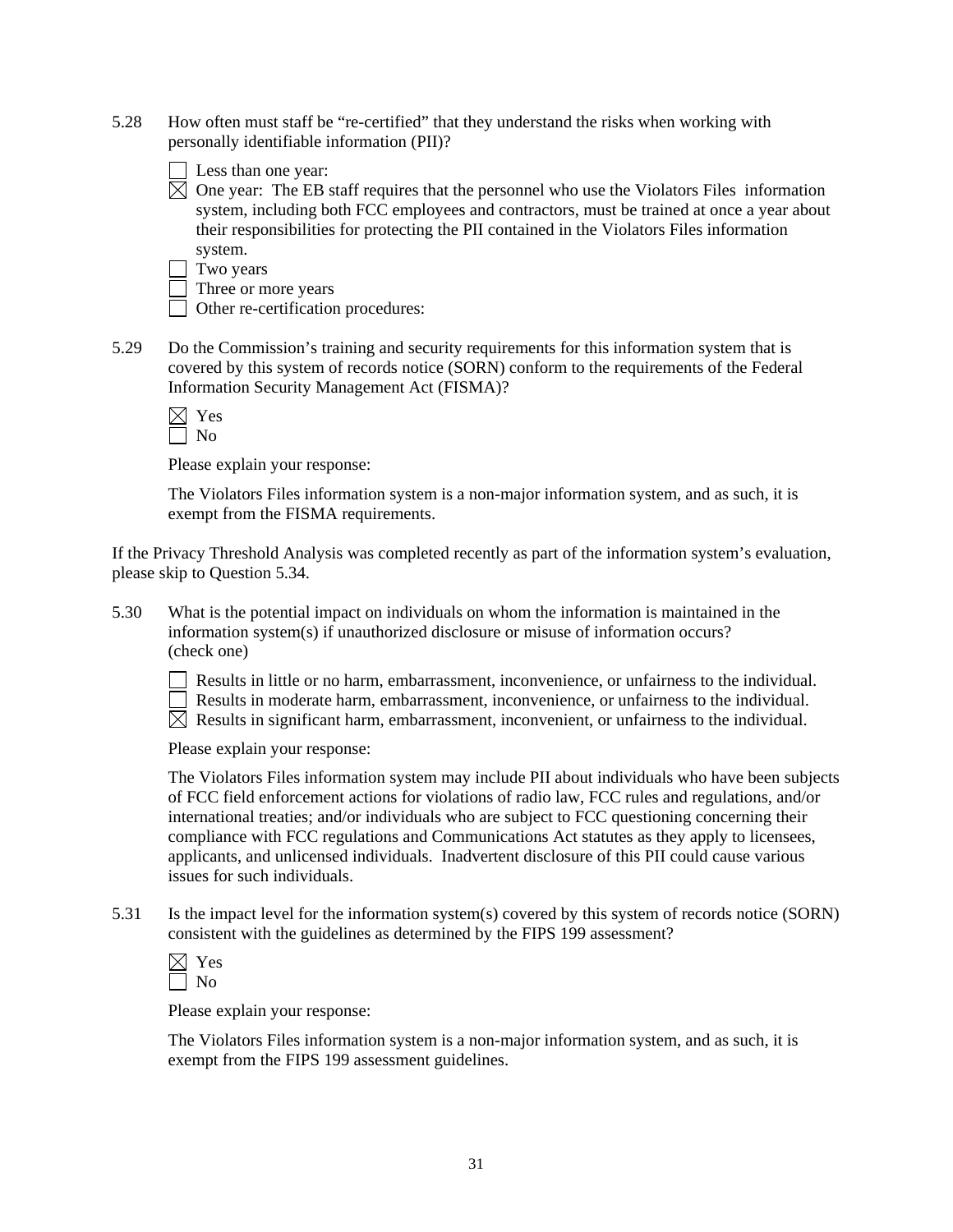5.32 Has a "Certification and Accreditation" (C&A) been completed for the information system(s) covered this system of records notice (SORN)?

If yes, please explain your response and give the C&A completion date:

The Violators Files information system is a non-major information system, and as such, it is exempt from the C&A requirement.

- 5.33 Has the Chief Information Officer (CIO) and/or the Chief Security Officer (CSO) designated this information system as requiring one or more of the following:
	- Independent risk assessment:
	- Independent security test and evaluation:
	- Other risk assessment and/or security testing procedures, *etc.*:
	- $\overline{\boxtimes}$  Not applicable: The Violators Files information system is a non-major information system, and as such, it exempt from the independent risk assessment, independent security test and evaluation, and other risk assessment and security testing procedures.
- 5.34 Is the system using technology in ways that the Commission has not done so previously, *i.e*., Smart Cards, Caller-ID, *etc*?

Please explain your response:

The Violators Files information system uses existing FCC computer network databases to track the levels of compliance among radio users, to issue marine compliance certificates, to document FCC monitoring inspections and investigations for enforcement, and to provide the basis for administrative, civil, and/or criminal sanctions that are taken against violators. There are no other uses for information technology.

5.35 How does the use of the technology affect the privacy of the general public and FCC employees and contractors?

The Violators Files information system includes PII only on those individuals who have been subject to FCC enforcement actions resulting from an FCC investigation of their compliance with FCC rules, federal statutes, and/or international treaties. There is no effect on the privacy of the public-at-large or FCC employees and contractors.

5.36 Will the information system that is covered by this system of records notice (SORN) include a capability to identify, locate, and/or monitor individuals?

Please explain your response:

 The Violators Files information system purpose is to track the status of the enforcement case proceedings. As such, the FCC's field enforcement actions include monitoring, inspection, and/or investigation of individuals who may have violated radio law, FCC rules and regulations, and/or international treaties, *etc.*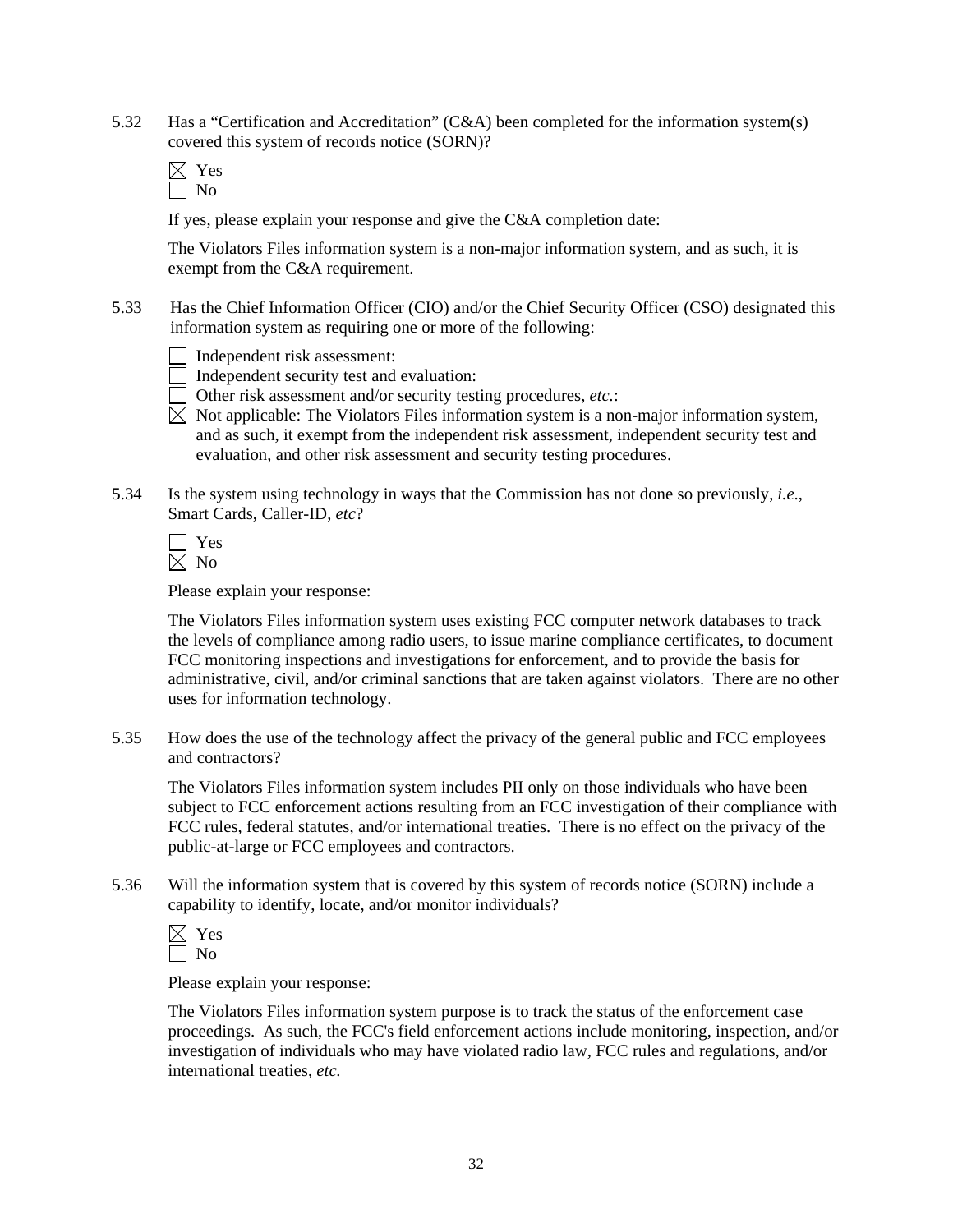If the information system does not include any monitoring capabilities, please skip to **Section 6.0 Information Collection Requirements under the Paperwork Reduction Act (PRA):** 

- 5.37 If the information system includes these technical capabilities identified in Questions 5.34 through 5.36 above, what kinds of information will be collected as a function of the monitoring of individuals?
- 5.38 Does the information system covered by this system of records notice (SORN) contain any controls, policies, and procedures to prevent unauthorized monitoring?

| ×.<br>− |
|---------|
|         |

Please explain your response:

#### **Section 6.0 Information Collection Requirements under the Paperwork Reduction Act (PRA):**

- 6.1 Does this system of records notice (SORN) require non-FCC employees and contractors to perform any paperwork or recordkeeping activities?
	- $\boxtimes$  Yes, individuals, who are not FCC employees or contractions, are required to complete paperwork or recordkeeping functions or activities, *i.e.*, fill out forms and/or licensees, participate in surveys, and or maintain records *etc*.

Please explain your response:

 The Violators Files information system, including the PII that is covered by FCC/EB-1, "Violators Files" SORN, uses FCC Forms 475, 475-B, and 2000.

 $\Box$  No, individuals, who are not FCC employees or contractors, are not required to perform any paperwork or recordkeeping functions or activities

Please explain your response:

 No, this system of records notice includes only FCC employees and/or contractors, which exempts it from the PRA. Please skip to **Section 7.0 Correction and Redress:** 

6.2 If the website requests information, such as the information necessary to complete an FCC form, license, authorization, *etc*., has the information collection covered by this system of records notice (SORN) been identified for possible inclusion under the FCC's Paperwork Reduction Act (PRA) requirements?

Please explain your response:

FCC Forms 475, 475B, and 2000 have been approved by the Office of Management and Budget (OMB) as part of the FCC's information collection budget as required by the Paperwork Reduction Act.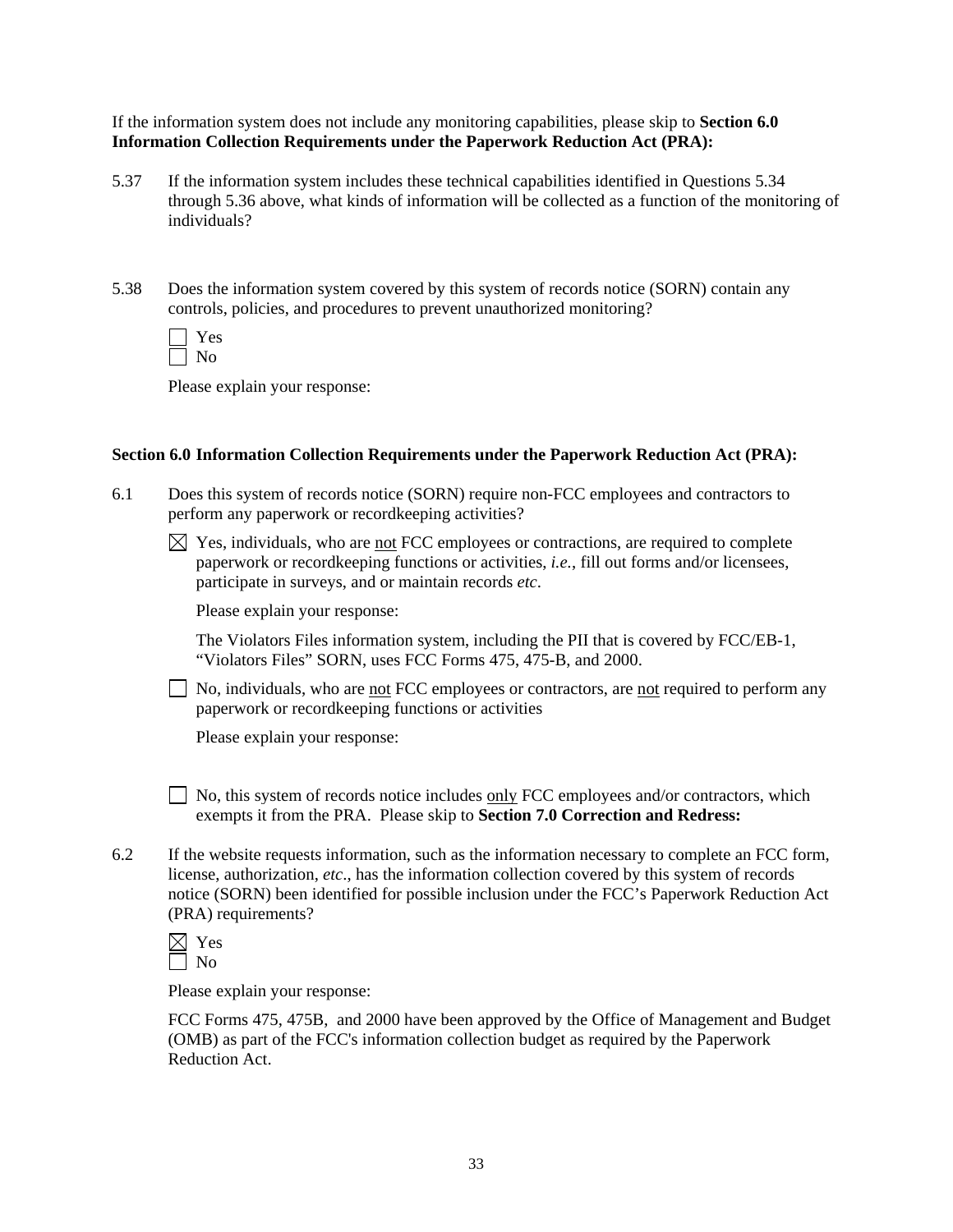If there are no PRA information collections associated with the information system or its applications, please skip to **Section 7.0 Correction and Redress:**

6.3 If there are one or more PRA information collections that are covered by this system of records notice (SORN) that are associated with the information system's databases and paper files, please list the OMB Control Number, Title of the collection, and Form number(s) as applicable for the information collection(s):

3060-0874, Consumer Complaint Forms, FCC Form 475, FCC Form 475-B, and FCC Form 2000 series.

6.4 If there are any FCC forms associated with the information system(s) covered by this system of records notice (SORN), do the forms carry the Privacy Act notice?

 $\boxtimes$  Yes: FCC Forms 475 Form 475-B, and Form 2000 series all carry the Privacy Act notice. No

Not applicable—the information collection does not include any forms.

6.5 Have the system managers contacted the Performance Evaluation and Records Management (PERM) staff to coordinate PRA requirements and submission of the information collection to the Office of Management and Budget?

Please explain your response:

The staffs in the Enforcement Bureaus and the Consumer and Governmental Affairs Bureau have coordinated the PRA requirements for these FCC forms with the PERM staff.

#### **Section 7.0 Correction and Redress:**

7.1 Are the procedures for individuals wishing to inquire whether this system of records notice (SORN) contains information about them consistent with the FCC Privacy Manual procedures and FCC rules under 47 CFR §§ 0.554 – 0.555 for the Privacy Act and Freedom of Information Act (FOIA) requirements?

Please explain your response, and if this is an existing system of records notice (SORN), please specify what, if anything, is changing in this procedure:

Under the authority granted to heads of agencies by  $5 \text{ U.S.C. } 552a(k)$ , the FCC has determined under 47 CFR Section 0.561 of FCC rules that this system of records, FCC/EB-1, "Violators Files," is exempt from disclosing its notification procedures for this system of records.

7.2 Are the procedures for individuals to gain access to their own records/information/data in this information system that is covered by this system of records notice (SORN) consistent with the FCC Privacy Manual procedures and FCC rules under 47 CFR §§ 0.554 – 0.555 for the Privacy Act and Freedom of Information Act (FOIA) requirements?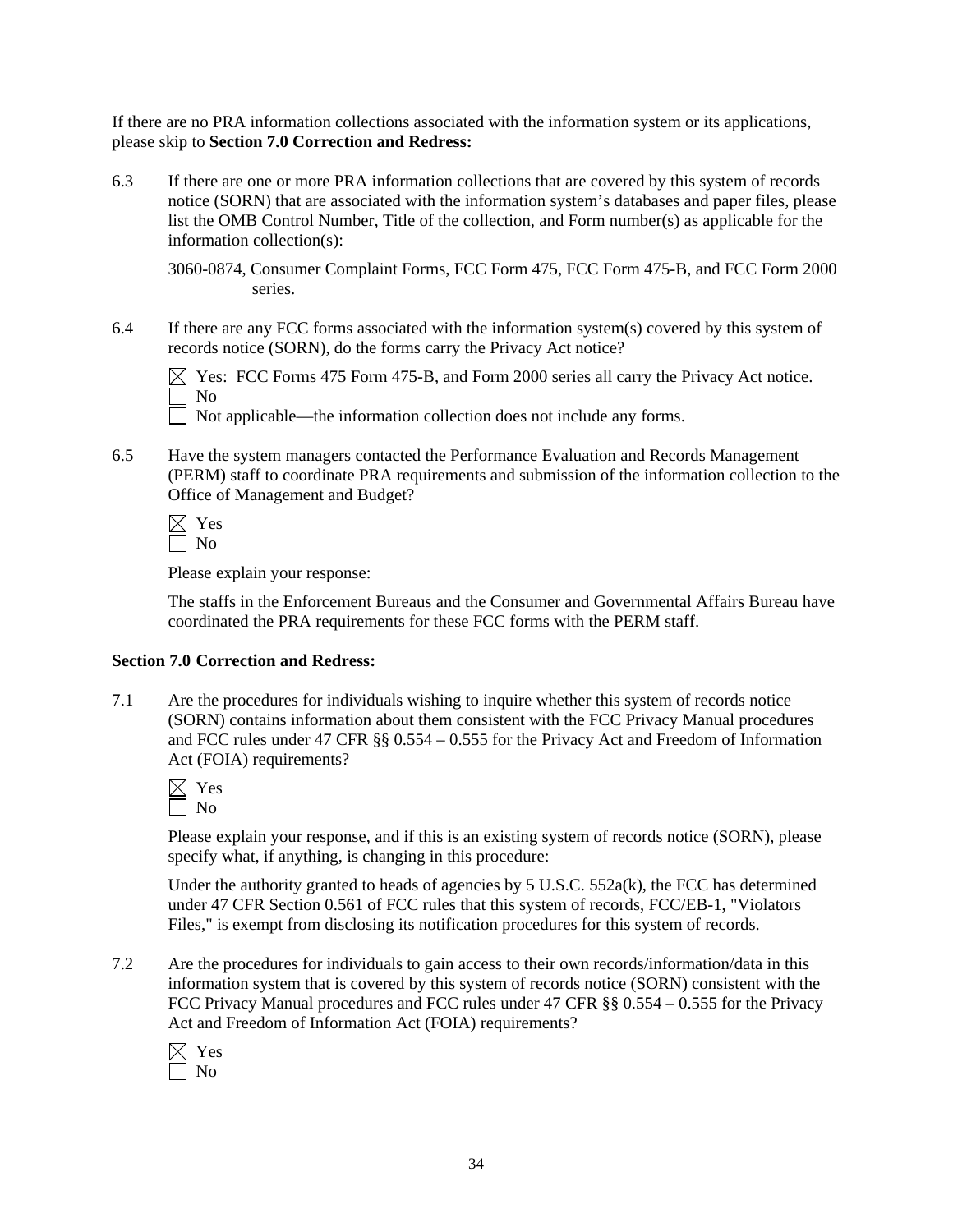Please explain your response, and if this is an existing system of records notice (SORN), please specify what, if anything, is changing in this procedure:

Under the authority granted to heads of agencies by 5 U.S.C. 552a(k), the FCC has determined under 47 CFR Section 0.561 of FCC rules that this system of records, FCC/EB-1, "Violators Files," is exempt from disclosing its records access procedures for this system of records.

7.3 Are the procedures for individuals seeking to correct or to amend records/information/data about them in the information system that is covered by this system of records notice (SORN) consistent with the FCC Privacy Manual procedures and FCC rules under 47 CFR §§ 0.556 – 0.558?

 Yes  $\Box$  No

Please explain your response, and if this is an existing system of records notice (SORN), please specify what, if anything, is changing in this procedure:

Under the authority granted to heads of agencies by  $5 \text{ U.S.C. } 552a(k)$ , the FCC has determined under 47 CFR Section 0.561 of FCC rules that this system of records, FCC/EB-1, "Violators Files," is exempt from disclosing its contesting records procedures for this system of records.

7.4 Does the FCC provide any redress to amend or correct information about an individual covered by this system of records notice (SORN), and if so, what alternatives are available to the individual, and are these consistent with the FCC Privacy Manual procedures and FCC rules under 47 CFR §§ 0.556 – 0.558?

| − |
|---|
|   |

Please explain your response:

Under the authority granted to heads of agencies by  $5 \text{ U.S.C. } 552a(k)$ , the FCC has determined under 47 CFR Section 0.561 of FCC rules that this system of records, FCC/EB-1, "Violators Files," is exempt from disclosing its records sources for this system of records.

If this is a new system of records notice (SORN), please skip to Question 7.6.

7.5 Have the sources for the categories of records in the information system(s) covered by this system of records notice (SORN) changed?

| ×. |
|----|
|    |

Please explain your response, and if this is an existing system of records notice (SORN), please specify what, if anything, is changing in this procedure:

The sources for the categories of records in the FCC/EB-1, "Violators Files" SORN, which covers the PII that is collected, used, and maintained by the Violators Files information system remain unchanged. However, as noted above, under the authority granted to heads of agencies by 5 U.S.C. 552a(k), the FCC has determined under 47 CFR Section 0.561 of FCC rules that this system of records, FCC/EB-1, "Violators Files," is exempt from disclosing its records sources for this system of records.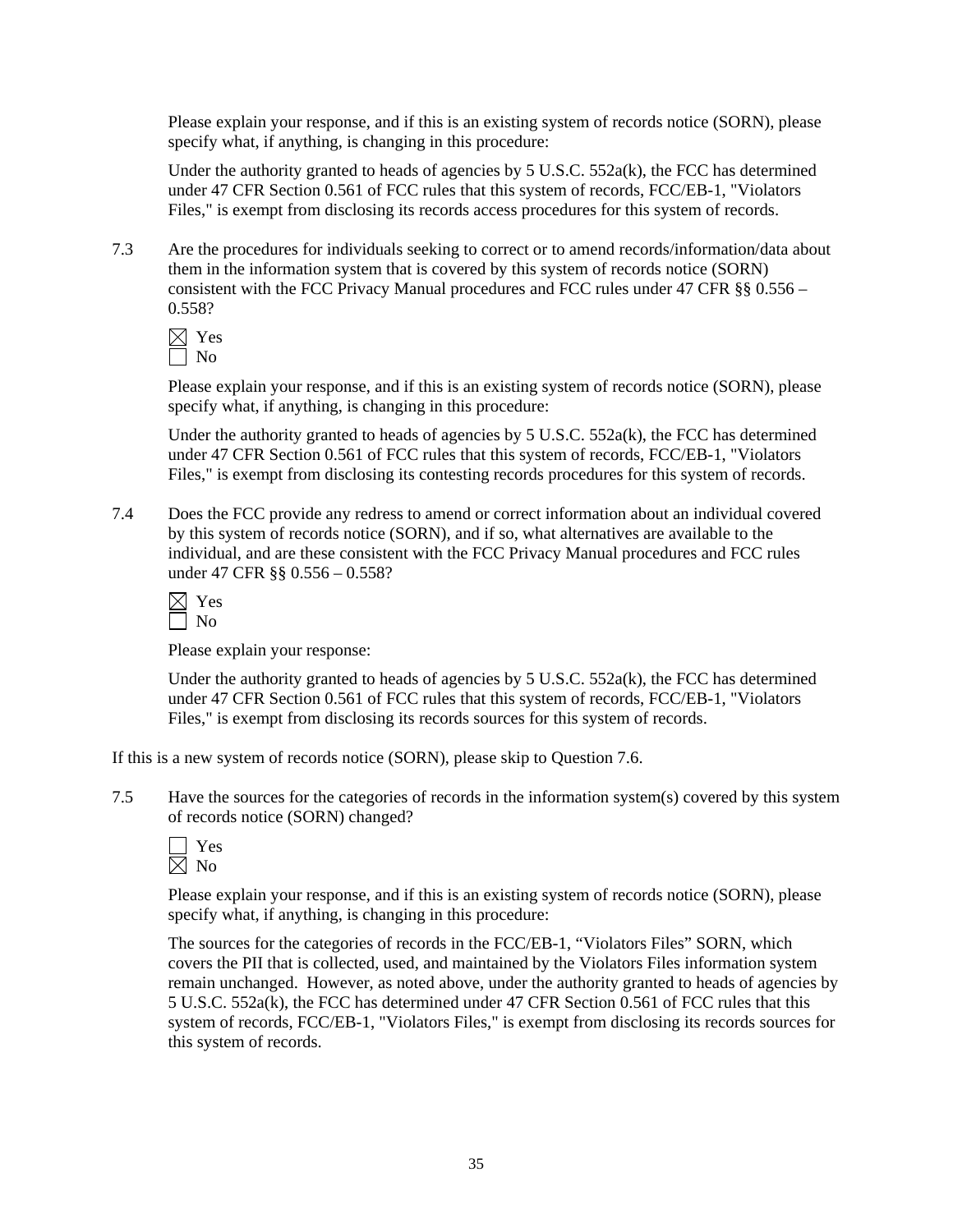7.6 Does this system of records notice (SORN) claim any exemptions to the notification, access, and correction, and/or amendment procedures as they apply to individuals seeking information about them in this SORN, and if so, are these exemptions consistent with the FCC Privacy Manual procedures and FCC rules under 47 CFR §§ 0.561?



Please explain your response, and if this is an existing system of records notice (SORN), please specify what, if anything, is changing in this procedure:

This system of records, FCC/EB-1, "Violators Files," is exempt from sections (c)(3), (d),  $(e)(4)(G)$ ,  $(H)$ , and  $(I)$ , and  $(f)$  of the Privacy Act of 1974, 5 U.S.C. 552a, and from 47 CFR Sections 0.554 - 0.557 of the Commission's rules. These provisions concern the notification, record, access, and contesting procedures described above, and also the publication of record sources. The system is exempt from these provisions because it contains the following types of information:

- (1) Investigative materials compiled for law enforcement purposes as defined in Section (k)(2) of the Privacy Act;
- (2) Properly classified information, obtained from another Federal agency during the course of a personnel investigation, which pertains to national defense and foreign policy, as stated in Section  $(k)(1)$  of the Privacy Act; and
- (3) Investigative materials compiled solely for the purpose of determining suitability, eligibility, or qualifications for Federal civilian employment, as described in Section  $(k)(5)$  of the Privacy Act, as amended.
- 7.7 What processes are in place to monitor and to respond to privacy and/or security incidents? Please specify what is changing if this is an existing system of records notice (SORN) that is being updated or revised?

 The EB supervisory staff issues periodic reminders that the information in the Violators Files information system's electronic records and paper files, including the personally identifiable information that is covered by FCC/EB-1, "Violators Files" SORN, is "non public for internal use only" and that they are to keep the information confidential and to safeguard any printed materials.

7.8 How often is the information system audited to ensure compliance with FCC and OMB regulations and to determine new needs?



Four years

 $\overline{\phantom{a}}$  Five years

 $\boxtimes$  Other audit scheduling procedure(s): As noted in Question 4.5, the EB staff does frequent reviews of the information contained in the Violators Files information system in accordance with the various legal criteria that govern the actions of the Enforcement Bureau as they pertain to the review and enforcement of violations of the Communications Act and FCC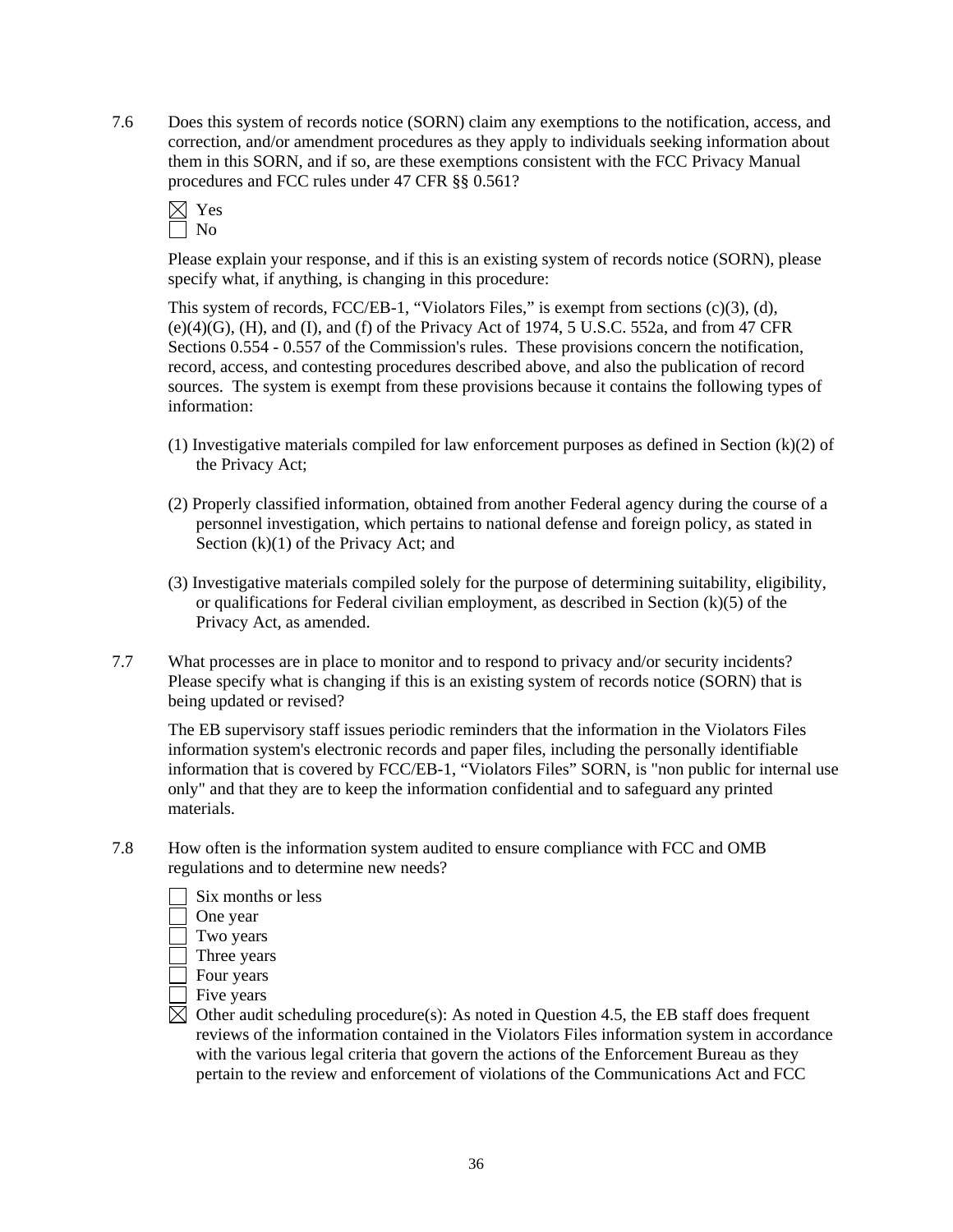rules and regulations. The EB believes that such reviews insure that the information in this information system is accurate and up-to-date.

## **Section 8.0 Consumer Satisfaction:**

8.1 Is there a customer satisfaction survey included as part of the public access to the information covered by this system of records notice (SORN)?

 Yes  $\overline{\boxtimes}$  No Not applicable

Please explain your response:

If there are no Consumer Satisfaction requirements, please skip to **Section 9.0 Risk Assessment and Mitigation:** 

8.2 Have any potential Paperwork Reduction Act (PRA) issues been addressed prior to implementation of the customer satisfaction survey?

Please explain your response:

If there are no PRA issues, please skip to **Section 9.0 Risk Assessment and Mitigation:** 

8.3 If there are PRA issues, were these issues addressed in the PRA component of this PIA template?



Please explain your response: